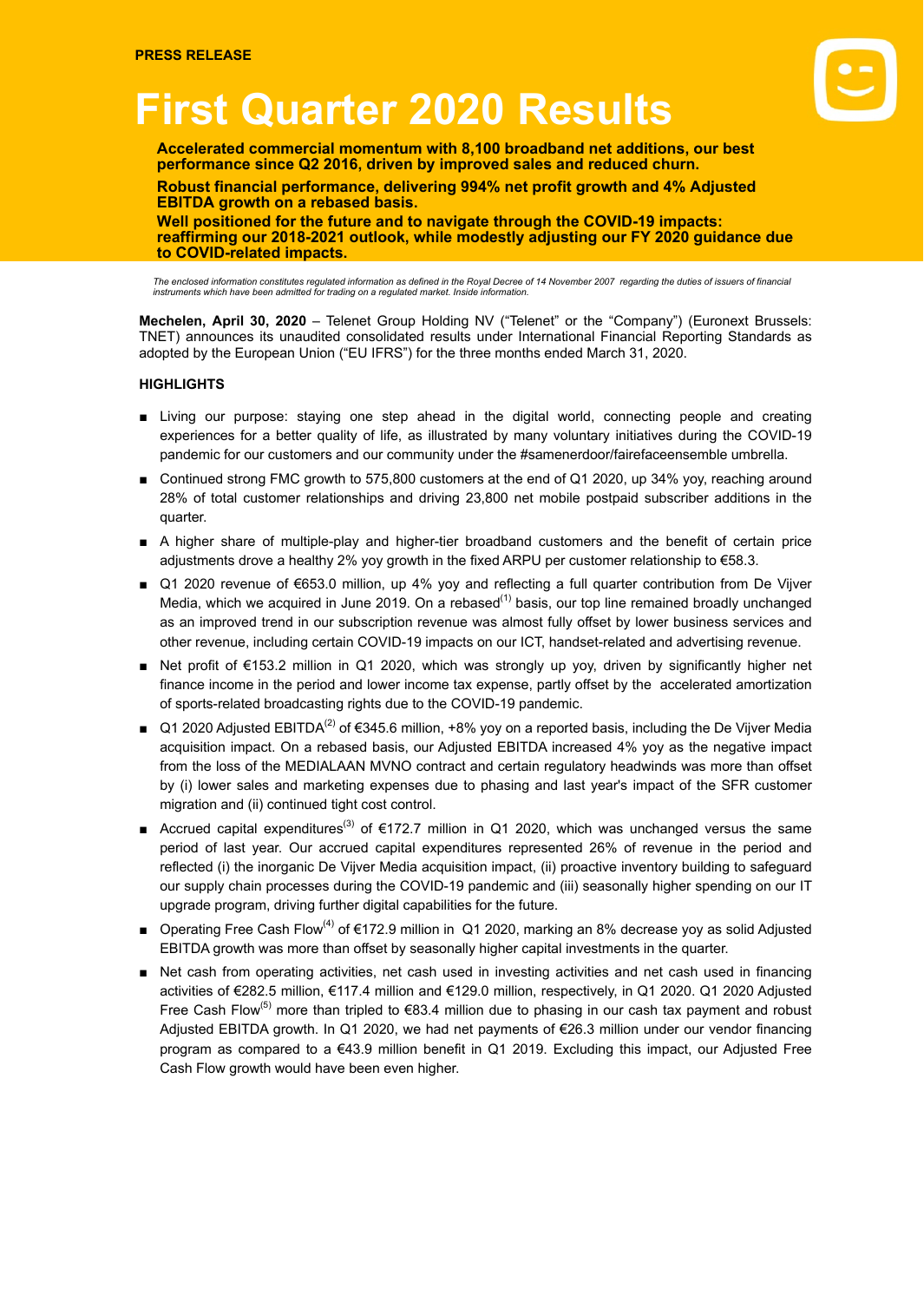- Operating Free Cash Flow guidance of a 6.5 to 8.0% CAGR<sup>(a)</sup> over the 2018-2021 period maintained, while modestly adjusting our FY 2020 outlook due to the temporary impacts of the global COVID-19 pandemic (see 3. *Outlook* for more information). This reflects the anticipated impacts of the current lockdown as of mid-March 2020 and excludes the effects of any additional lock-downs in the second half of the year, which could further affect our operations. It also assumes we will gradually exit the lock-down starting in May with a gradual economic recovery thereafter.
- Anticipating a revenue and Adjusted EBITDA<sup>(b)</sup> decline of around 2% and around 1%, respectively, on a rebased basis for FY 2020. Excluding other revenue<sup>(c)</sup>, which includes amongst others interconnect, handset-related revenue and advertising and production revenue generated by our local media business De Vijver Media, our revenue is expected to remain broadly stable compared to 2019, underpinning the resilience of our residential and business connectivity segments. Adjusted Free Cash Flow<sup>(f)(g)</sup> outlook of €415.0 - €435.0 million maintained, skewed however towards the lower end of the range. Operating Free Cash Flow<sup>(d)(e)</sup> expected to grow between 1% and 2% given our demonstrated track record of tight cost control and carefully balancing future investments. With that, we reconfirm our intention to maintain net total leverage around the mid-point of 4.0x, while continuing to deliver on our shareholder remuneration strategy as presented during the December 2018 Capital Markets Day.

<sup>(</sup>a) A reconciliation of our Operating Free Cash Flow CAGR for 2018-2021 to a EU IFRS measure is not provided as not all elements of the reconciliation are projected as part of our forecasting process, as certain items may vary significantly from one period to another.

<sup>(</sup>b) A reconciliation of our Adjusted EBITDA guidance for 2020 to a EU IFRS measure is not provided as not all elements of the reconciliation are projected as part of our forecasting process, as certain items may vary significantly from one period to another.

<sup>(</sup>c) Other revenue primarily includes (i) interconnection revenue from both our fixed-line and mobile telephony customers, (ii) advertising and production revenue from De Vijver Media NV, which we fully consolidated as of June 3, 2019, (iii) mobile handset sales, including the revenue earned under our "Choose Your Device" programs, (iv) wholesale revenue generated through both our commercial and regulated wholesale businesses, (v) product activation and installation fees and (vi) set-top box sales revenue.

<sup>(</sup>d) Excluding the recognition of football broadcasting rights and mobile spectrum licenses and excluding the impact from IFRS 16 on our accrued capital expenditures.

<sup>(</sup>e) A reconciliation of our Operating Free Cash Flow guidance for 2020 to a EU IFRS measure is not provided as not all elements of the reconciliation are projected as part of our forecasting process, as certain items may vary significantly from one period to another.

<sup>(</sup>f) A reconciliation of our Adjusted Free Cash Flow guidance for 2020 to a EU IFRS measure is not provided as not all elements of the reconciliation are projected as part of our forecasting process, as certain items may vary significantly from one period to another.

<sup>(</sup>g) Assuming certain payments are made on our current 2G and 3G mobile spectrum licenses in Q4 2020 and the tax payment on our 2019 tax return will not occur until early 2021.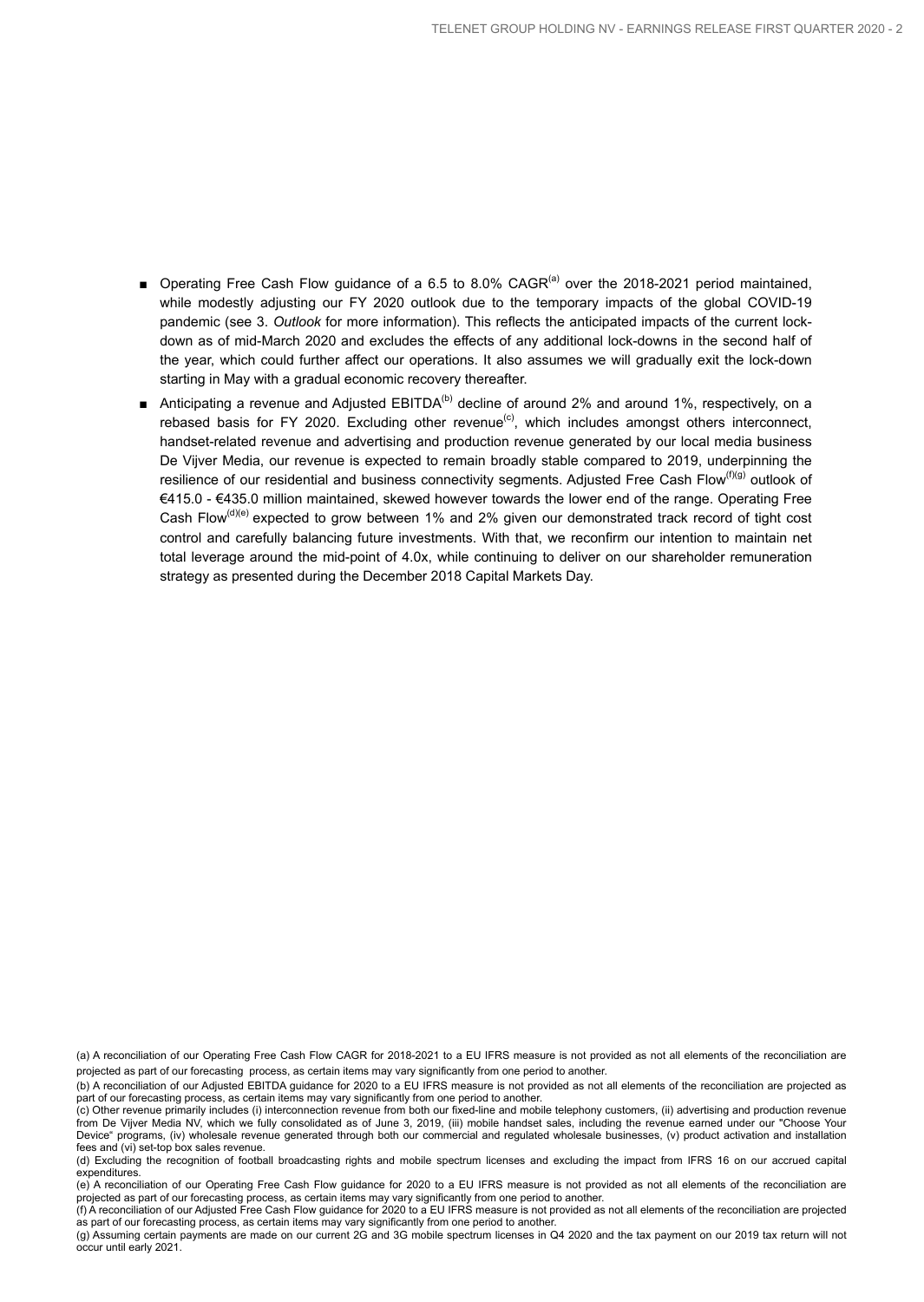| For the three months ended March 31,                                                                                                     | 2020      | 2019      | Change |  |  |  |  |  |  |
|------------------------------------------------------------------------------------------------------------------------------------------|-----------|-----------|--------|--|--|--|--|--|--|
| FINANCIAL HIGHLIGHTS (€ in millions, except per share amounts)                                                                           |           |           |        |  |  |  |  |  |  |
|                                                                                                                                          |           |           |        |  |  |  |  |  |  |
| Revenue                                                                                                                                  | 653.0     | 626.0     | 4 %    |  |  |  |  |  |  |
| Operating profit                                                                                                                         | 153.2     | 150.9     | 2%     |  |  |  |  |  |  |
| Net profit                                                                                                                               | 153.2     | 14.0      | 994 %  |  |  |  |  |  |  |
| Net profit margin                                                                                                                        | 23.5 %    | 2.2%      |        |  |  |  |  |  |  |
| Basic earnings per share                                                                                                                 | 1.39      | 0.13      | N.M.   |  |  |  |  |  |  |
| Diluted earnings per share                                                                                                               | 1.39      | 0.13      | N.M.   |  |  |  |  |  |  |
| Adjusted EBITDA <sup>(2)</sup>                                                                                                           | 345.6     | 319.5     | 8%     |  |  |  |  |  |  |
| Adjusted EBITDA margin %                                                                                                                 | 52.9 %    | 51.0 %    |        |  |  |  |  |  |  |
| Accrued capital expenditures (excluding the recognition of football<br>broadcasting rights and mobile spectrum licenses)                 | 172.7     | 131.4     | 31 %   |  |  |  |  |  |  |
| Accrued capital expenditures as % of revenue (excluding the recognition<br>of football broadcasting rights and mobile spectrum licenses) | 26.4 %    | 21.0%     |        |  |  |  |  |  |  |
| Operating Free Cash Flow <sup>(4)</sup>                                                                                                  | 172.9     | 188.1     | (8)%   |  |  |  |  |  |  |
| Net cash from operating activities                                                                                                       | 282.5     | 165.5     | 71 %   |  |  |  |  |  |  |
| Net cash used in investing activities                                                                                                    | (117.4)   | (102.3)   | 15 %   |  |  |  |  |  |  |
| Net cash used in financing activities                                                                                                    | (129.0)   | (104.2)   | 24 %   |  |  |  |  |  |  |
| Adjusted Free Cash Flow <sup>(5)</sup>                                                                                                   | 83.4      | 19.8      | 321 %  |  |  |  |  |  |  |
| <b>OPERATIONAL HIGHLIGHTS (Total Services)</b>                                                                                           |           |           |        |  |  |  |  |  |  |
| Video                                                                                                                                    | 1,852,000 | 1,916,800 | (3)%   |  |  |  |  |  |  |
| Basic video <sup>(6)</sup>                                                                                                               | 147,400   | 191,400   | (23)%  |  |  |  |  |  |  |
| Enhanced video <sup>(7)</sup>                                                                                                            | 1,704,600 | 1,725,400 | (1)%   |  |  |  |  |  |  |
| Broadband internet <sup>(8)</sup>                                                                                                        | 1,672,500 | 1,658,100 | 1%     |  |  |  |  |  |  |
| Fixed-line telephony <sup>(9)</sup>                                                                                                      | 1,206,300 | 1,243,200 | (3)%   |  |  |  |  |  |  |
| Mobile telephony <sup>(10)</sup>                                                                                                         | 2,814,800 | 2,704,800 | 4 %    |  |  |  |  |  |  |
| Postpaid                                                                                                                                 | 2,387,600 | 2,228,100 | 7%     |  |  |  |  |  |  |
| Prepaid                                                                                                                                  | 427,200   | 476,700   | (10)%  |  |  |  |  |  |  |
| Triple-play customers                                                                                                                    | 1,106,800 | 1,135,300 | (3)%   |  |  |  |  |  |  |
| Services per customer relationship <sup>(11)</sup>                                                                                       | 2.29      | 2.29      | $-$ %  |  |  |  |  |  |  |
| ARPU per customer relationship ( $\varepsilon$ / month) <sup>(11)(12)</sup>                                                              | 58.3      | 57.3      | 2%     |  |  |  |  |  |  |

N.M. - Not Meaningful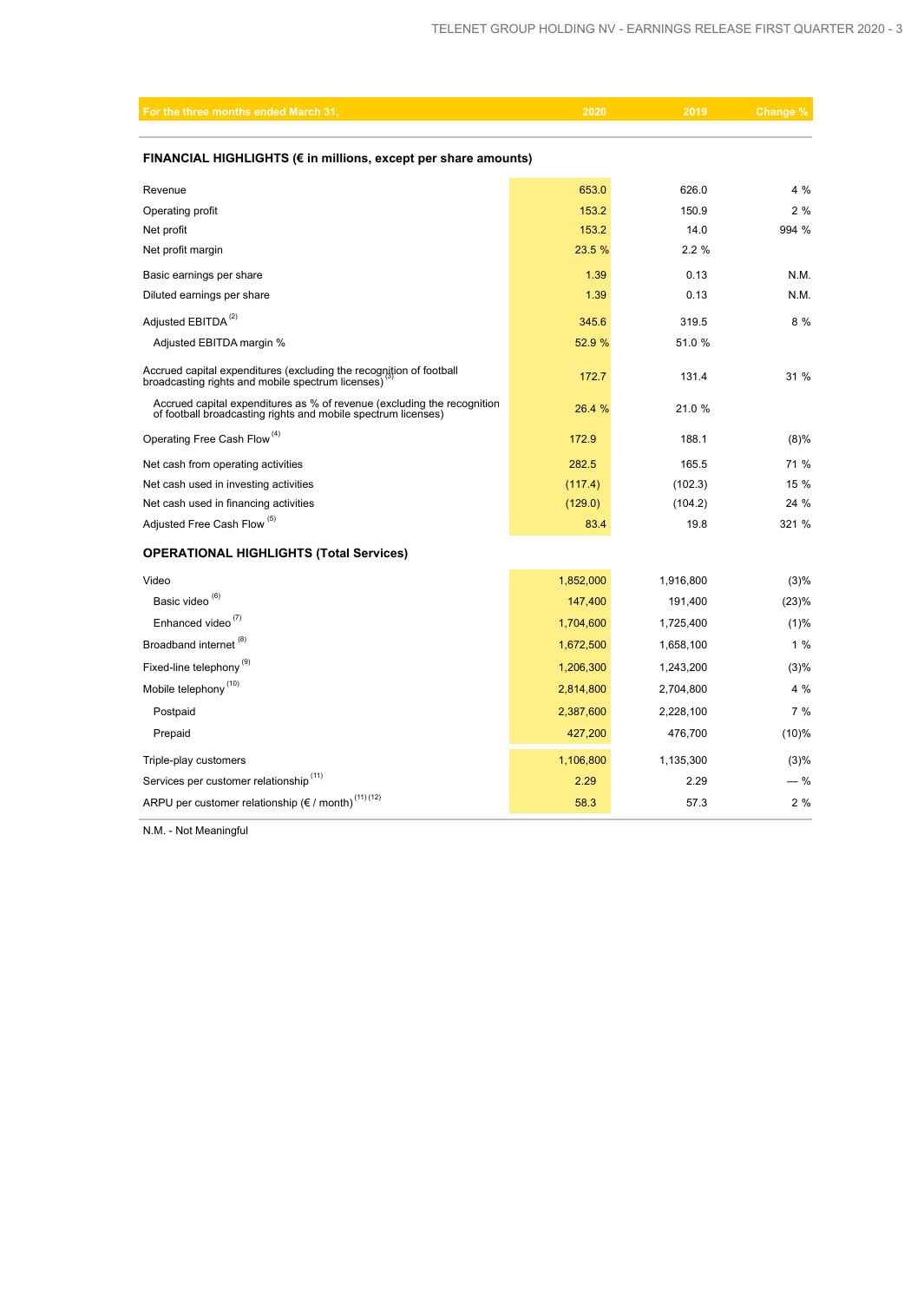Commenting on the results, **John Porter, Telenet's Chief Executive Officer**, stated:

"Before looking back at the first quarter of 2020, I would first like to express my personal and Telenet's overall support to all of our stakeholders and wish them good health in these unprecedented and uncertain times. It goes without saying that COVID-19 is heavily impacting the way we all live and work together. In that respect, we as a company have taken full responsibility from the start to make sure we can foster the wellbeing of our *employees, customers, suppliers and the wider community, built around "#samenerdoor/fairefaceensemble".*

The majority of our employees are working from home since mid-March and we keep them up to date with a *dedicated internal website and regular newsletters. We also decided to temporarily allow employees to take two volunteering working days to help in hospitals and healthcare. In addition, we gave our employees the* possibility to donate part of their bonus to DigitalForYouth.be, an NGO which collects laptops for children from *underserved communities.*

Our purpose is to stay one step ahead in the digital world, connecting people and creating experiences for a better quality of life. That's why we engaged in several community initiatives. We offered free Tadaam routers to the company "Zorabots" which has put 100 robots at the disposal of care homes, connecting elderly people *through virtual communications. We opened up our Wi-Free network across our whole footprint allowing pupils without internet access to stay connected with their schools. We supported over 600 schools and social organizations in the first two weeks and extended the initiative towards universities and high schools. In addition, 500 laptops and 500 BASE SIM cards were donated including free entertainment to help overcome isolation in hospitals and elderly care homes.*

To enable connectivity at home and on the go for our customers during these times, we doubled the fixed and mobile data allowances at no additional cost for our customers, in addition to providing certain free movies and series. With most of our retail stores closed since mid-March, we are fast changing the way we do CPE swaps *and fully re-engineered our home delivery process in less than 72 hours. We launched a special dedicated website telenetsamenerdoor.be/telenetfairefaceensemble.be where Telenet employees share tips & tricks on* how to make life and work easier during these times. For our B2B customers, we are focusing on enabling *business continuity by extending IPVPN/fibre connections within 24 hours, financial support, double data allowances and free entertainment. We are prioritizing all delivery work to critical sectors such as healthcare.* After the big surge in customer care, we launched "How are you?" check-ins with customers to support their *urgent connectivity & IT needs.*

*Against the backdrop of these current exceptional circumstances, I'm pleased with the solid underlying operational performance in Q1, continuing the improved momentum we've seen since the second half of last* year. While gross sales have clearly decreased since the closure of our retail stores as of mid-March, this *effect was more or less compensated by lower annualized churn. We had a particularly strong quarter in broadband, adding 8,100 net new subscribers and marking our best quarterly performance since Q2 2016. As* part of that robust performance, we also noted a return to growth for our residential broadband customer base. *We managed to further increase the fixed-mobile convergence rate to 28%, up 8 percentage points compared to the same period last year by adding another 28,400 FMC subscribers. This also drove further robust performance on mobile postpaid net adds with an additional 23,800 for the first quarter 2020. On the entertainment side, we did observe higher churn on our Play Sports subscriber base as all main football* championships have been put on hold. To mitigate this, we are including the full Play More catalog for free in *the Play Sports package.*

As we are already offering 1 gigabit speeds on our HFC network since September last year, I'm proud to see that both our fixed and 4G+ mobile networks are coping seamlessly with the increased voice and data usage, *underpinning the fact that our targeted proactive investments inside and outside the home are paying off* especially in these days. Fixed data traffic on our gigabit HFC network over the past weeks increased 80%, while we saw the WiFi offloading effect on mobile data traffic with a 20% decrease thanks to the robust in*home WiFi connectivity at our customers' homes.*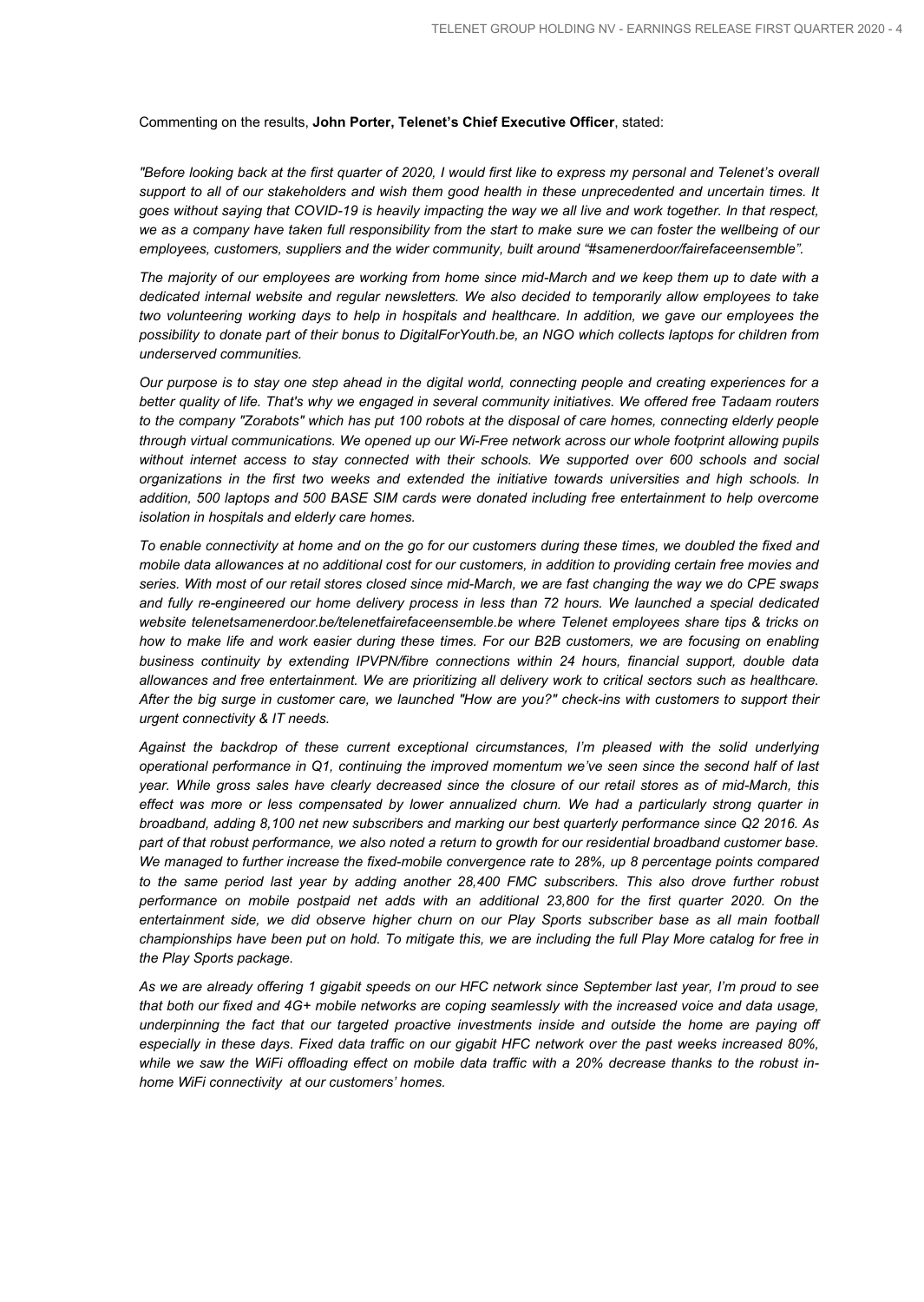We took note of the amended CRC draft decision on cable wholesale access rates, which improved versus the previous draft decision due to certain changes to the cost model as laid down in the draft decision that was *notified to the European Commission. However, there remains unequal treatment between the Flemish and* Walloon regions, which should be adjusted as there's no justification in our view. Also, the proposed cable wholesale access rates still do not yet seem to fully reflect the true costs and would still imply a meaningful *step-down from the current rates. Today's exceptional circumstances more than ever underpin the need for highly performing state-of-the-art fixed and mobile networks. Finally, I would like to emphasize that despite today's exceptional circumstances, we remain very well positioned for the future thanks to our leading gigabit HFC and 4G+ converged network infrastructure combined with our value-accretive FMC strategy. Backed by our best-in-class Adjusted Free Cash Flow conversion, our robust liquidity and long-term debt maturity profile* of 8.3 years, we remain in a very strong position to drive attractive shareholder value in 2020 and beyond."

#### Commenting on the results, **Erik Van den Enden, Telenet's Chief Financial Officer**, stated:

"I'm pleased with our robust financial performance in the first quarter and that we have so far managed to *navigate through most of the COVID-19 impacts on our financials since mid-March. We generated revenue of* €653 million in Q1 2020, which was up 4% year-on-year and included a full quarter contribution from De Vijver Media, which we acquired in June last year. Excluding this inorganic impact, our rebased top line was broadly unchanged compared to the same period of last year. An improved trend in our recurring subscription revenue *was almost fully offset by lower business services and other revenue, reflecting certain COVID-19 impacts on our ICT, handset-related and advertising revenue since mid-March.*

We once again demonstrated tight cost control in the quarter, with a decrease in our total operating expenses by just over 4% year-on-year on a rebased basis. Hence, our Adusted EBITDA reached €346 million in Q1 *2020, up 8% year-on-year and reflecting the aforementioned inorganic impact of the De Vijver Media acquisition. Excluding this inorganic impact, our rebased Adjusted EBITDA increased a solid 4% as the negative impact from the loss of the MEDIALAAN MVNO contract and certain regulatory headwinds was more* than offset by (i) lower sales and marketing expenses due to phasing and last year's impact of the SFR customer migration and (ii) continued tight cost control. On a rebased basis, we succeeded in improving our *Adjusted EBITDA margin with 220 basis points compared to the same quarter last year to nearly 53%.*

*In the first quarter, our accrued capital expenditures represented €173 million, which was unchanged year-onyear and equivalent to approximately 26% of revenue in the quarter. Excluding the recognition of the UK Premier League football broadcasting rights in Q1 2019, our accrued capital expenditures increased 31% in Q1 2020 due to (i) the inorganic De Vijver Media acquisition impact, (ii) proactive inventory building to safeguard our supply chain processes during the COVID-19 pandemic and (iii) seasonally higher spending on our IT upgrade program, driving further digital capabilities for the future.*

*Our Operating Free Cash Flow reached €173 million, representing an 8% decrease year-on-year as solid Adjusted EBITDA growth was more than offset by seasonally higher capital investments in the quarter. Finally,* our Adjusted Free Cash Flow in Q1 2020 more than tripled to €83 million due to phasing in our cash tax *payment and robust Adjusted EBITDA growth, more than offsetting €26.3 million net payments in Q1 2020 under our vendor financing program.*

As John mentioned above, Telenet enjoys a very robust liquidity and debt maturity profile with (i) a cash balance of €138 million at March 31, 2020, (ii) a weighted average maturity of 8.3 years and (iii) no debt *amortizations prior to March 2028, excluding short-dated commitments on our vendor financing commitments.* Our net total leverage reached 4.0x at March 31, 2020, exactly at the mid-point of our leverage framework as *presented during the December 2018 Capital Markets Day. In Q1, we successfully wrapped up our Share Repurchase Program 2020, having repurchased 1.1 million shares for an aggregate amount of €33.5 million. Yesterday, shareholders also approved the cancellation of 814,966 shares and the payment of a final gross* dividend of  $\epsilon$ 1.3050 per share, which will be paid on May 6. As such, we continue to execute against our *anticipated shareholder remuneration timeline and remain committed to pursue this in the future.*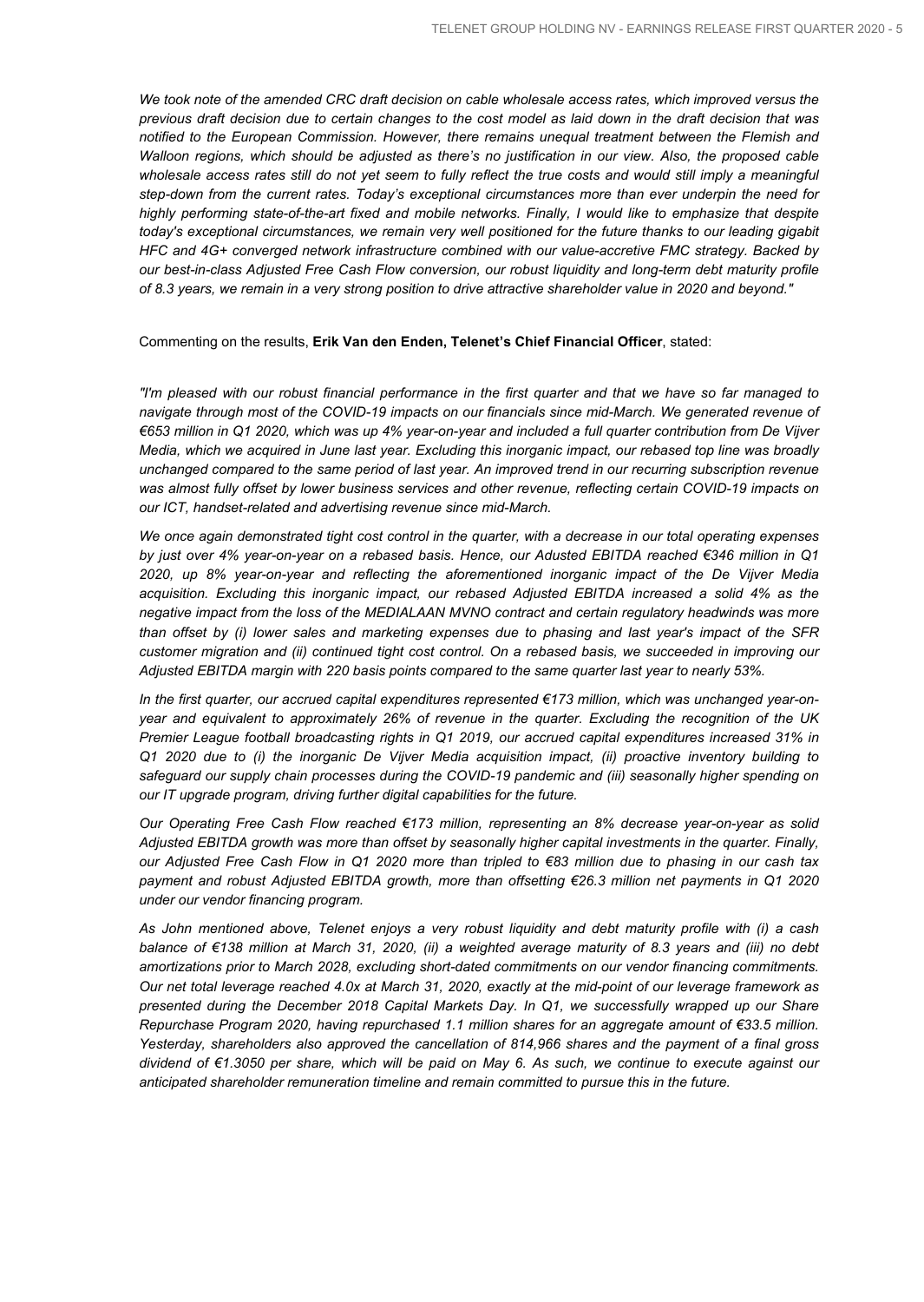Looking ahead, the impact of the global COVID-19 pandemic on our Q1 2020 financials was relatively limited, but expected to be moderately negative in Q2 2020 and the rest of the year especially given the exposure of our subsidiary De Vijver Media to the more cyclical media and advertising markets. We remain on track to *deliver an Operating Free Cash Flow CAGR of 6.5 to 8.0% over the 2018-2021 period (excluding the recognition of football broadcasting rights and mobile spectrum licenses and excluding the impact of IFRS 16,* applicable as of January 1, 2019). As for FY 2020, we expect COVID-19 to have a moderately negative, yet *temporary, impact on both our revenue and Adjusted EBITDA performance of around 2 percentage points.* This reflects the anticipated impacts of the current lock-down as of mid-March 2020 and excludes the effects of any additional lock-downs in the second half of the year, which could further affect our operations. It also *assumes we will gradually exit the lock-down starting in May with a gradual economic recovery thereafter.* Against this backdrop, we anticipate a top line decline of around 2% on a rebased basis. Excluding our other *revenue, which includes (i) interconnection revenue from both our fixed-line and mobile telephony customers,* (ii) advertising and production revenue from De Vijver Media NV, which we fully consolidated as of June 3, *2019, (iii) mobile handset sales, including the revenue earned under our "Choose Your Device" programs, (iv) wholesale revenue generated through both our commercial and regulated wholesale businesses, (v) product* activation and installation fees and (vi) set-top box sales revenue, we anticipate our revenue for the full year to *remain broadly stable compared to 2019, underpinning the resilience of our residential and business connectivity segments. We will continue to control our cost base, making sure we generate operating leverage* across the business. As such, we expect our Adjusted EBITDA to contract by around 1% on a rebased basis. *Given the robust nature of both our fixed and mobile infrastructure and our demonstrated track record of carefully balancing our future investments, we still expect our Operating Free Cash Flow to grow, more* specifically between 1 and 2% on a rebased basis. Finally, we continue to target Adjusted Free Cash Flow of €415.0 - €435.0 million, skewed however towards the lower end of this range. With that, we reconfirm our *intention to maintain net total leverage around the 4.0x mid-point, while continuing to deliver on our shareholder remuneration strategy as presented during the December 2018 Capital Markets Day."*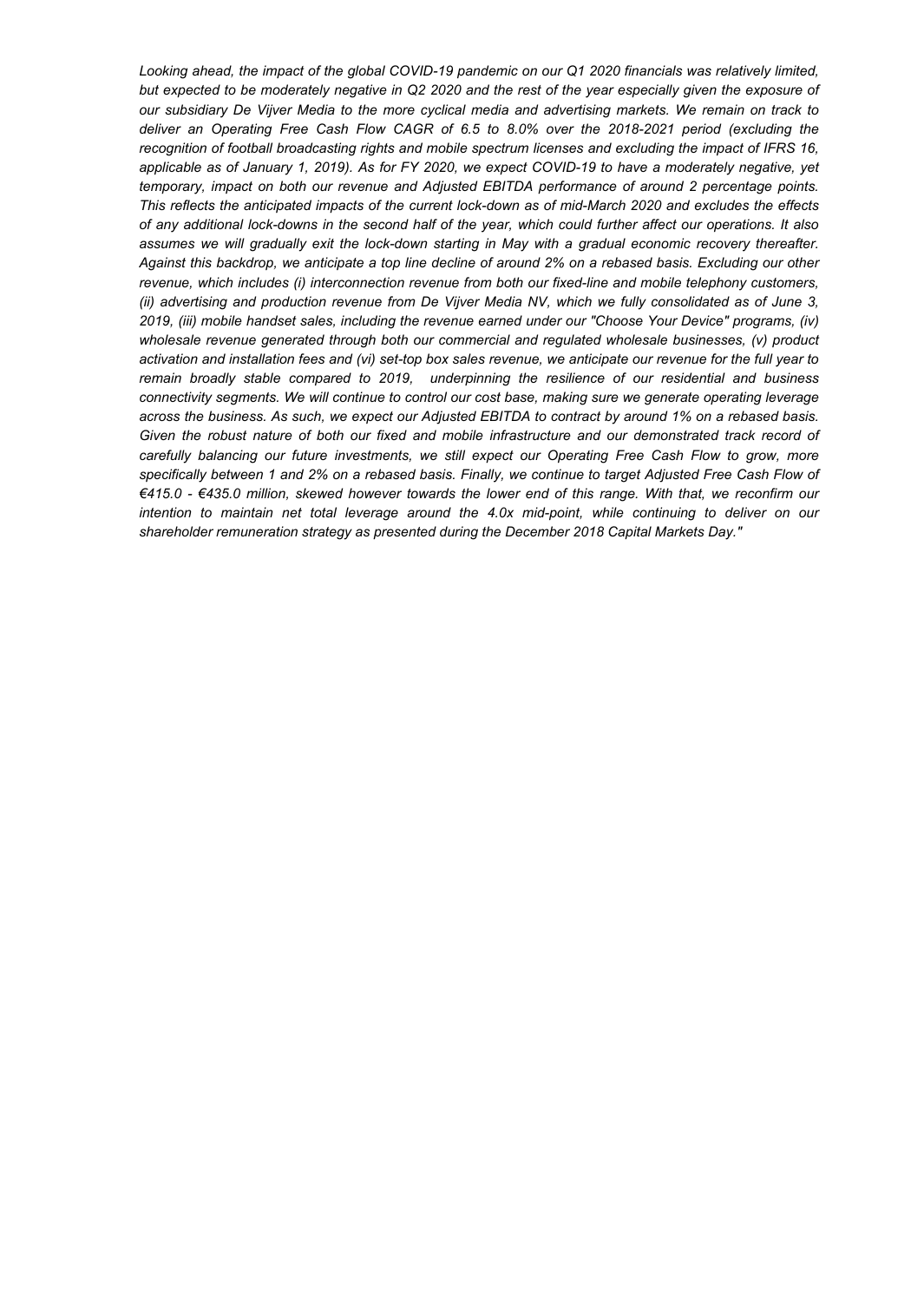## **1 Operational highlights**

### **1.1 Multiple-play**

### **OVERVIEW & MULTIPLE-PLAY**

At March 31, 2020, we served 2,064,600 unique customer relationships, which represented approximately 61% of the 3,394,200 homes passed by our leading hybrid fiber coaxial ("HFC") network across our Flemish and Brussels footprint. Our cable network consists of a dense fiber backbone with local loop coaxial cable connections and spectrum of up to 1.2 GHz. Through both EuroDocsis 3.0 and 3.1 technologies, we offer data downstream speeds of up to 1 Gbps across our entire footprint, reaffirming our leading market position as the fastest internet service provider.

At March 31, 2020, we provided 4,730,800 fixed services ("RGUs") consisting of 1,852,000 video, 1,672,500 broadband internet and 1,206,300 fixed-line telephony subscriptions. In addition, approximately 92% of our video subscribers had upgraded to our higher ARPU enhanced video platform at March 31, 2020. Enhanced video subscribers enjoy an enriched TV experience with unrestricted access to a wider range of digital, HD and pay television sports, series and movies channels, a vast library of domestic and international video-ondemand ("VOD") content and our over-the-top ("OTT") platform "Yelo Play". At March 31, 2020, we also served 2,814,800 mobile subscribers, of which approximately 85% are subscribed to any of our attractive mobile or fixed mobile converged ("FMC") rate plans. We reached a bundling rate of 2.29 fixed RGUs per unique customer relationship at the end of Q1 2020, which was stable compared to the prior year period. Approximately 31% of our cable customers subscribed to a quadruple-play bundle at March 31, 2020 (excluding mobile subscriptions under the BASE brand), a solid increase of 3 percentage points compared to the same period of last year, indicating continued uptake of our fixed-mobile convergence strategy.

Net subscriber growth for our FMC bundles remained robust in Q1 2020, attracting 28,400 net subscribers in the quarter. This was broadly stable versus Q1 2019 despite the impact of COVID-19, which led to a temporary closure of our retail shops as of mid-March 2020 and hence affected both gross sales and annualized churn trends since then. At March 31, 2020, our FMC customer base, which includes our "WIGO" ,"YUGO" and "KLIK" (B2B) customers, reached a total of 575,800 customers, which was up 34% year-on-year. As such, the penetration of FMC subscribers relative to the total number of customer relationships represented approximately 28% at the Q1 2020 quarter-end as compared to approximately 20% a year ago.

### **ARPU PER CUSTOMER RELATIONSHIP**

The ARPU per customer relationship, which excludes our mobile telephony revenue and certain other types of revenue, is one of our core operating statistics as we seek to obtain a larger share of our customers' telecommunication and entertainment spending. For the three months ended March 31, 2020, we achieved an ARPU per customer relationship of €58.3, representing a solid 2% increase relative to the prior year period. Growth in the ARPU per customer relationship was underpinned by (i) a higher proportion of multipleplay subscribers in our overall customer mix, (ii) a larger share of higher-tier broadband subscribers in our mix and (iii) the benefit from certain price adjustments, which was partly offset by a higher proportion of bundle discounts (including fixed-term promotions) and lower out-of-bundle usage-related revenue.

### **1.2 Broadband internet**

At March 31, 2020, we served 1,672,500 broadband internet subscribers, representing a net increase of 8,100 RGUs from December 31, 2019. This represented our best quarterly performance since Q2 2016, despite the impact of COVID-19, which led to a temporary closure of our retail shops beginning in mid-March 2020 and hence affected both gross sales and annualized churn trends since then. While our business broadband subscriber base continued to grow, we also managed to reverse momentum on the residential side with 2,800 net subscriber additions, marking the best quarterly result since mid-2016. Overall, we managed to compensate for the loss of our physical distribution outlets by shifting a significant part of our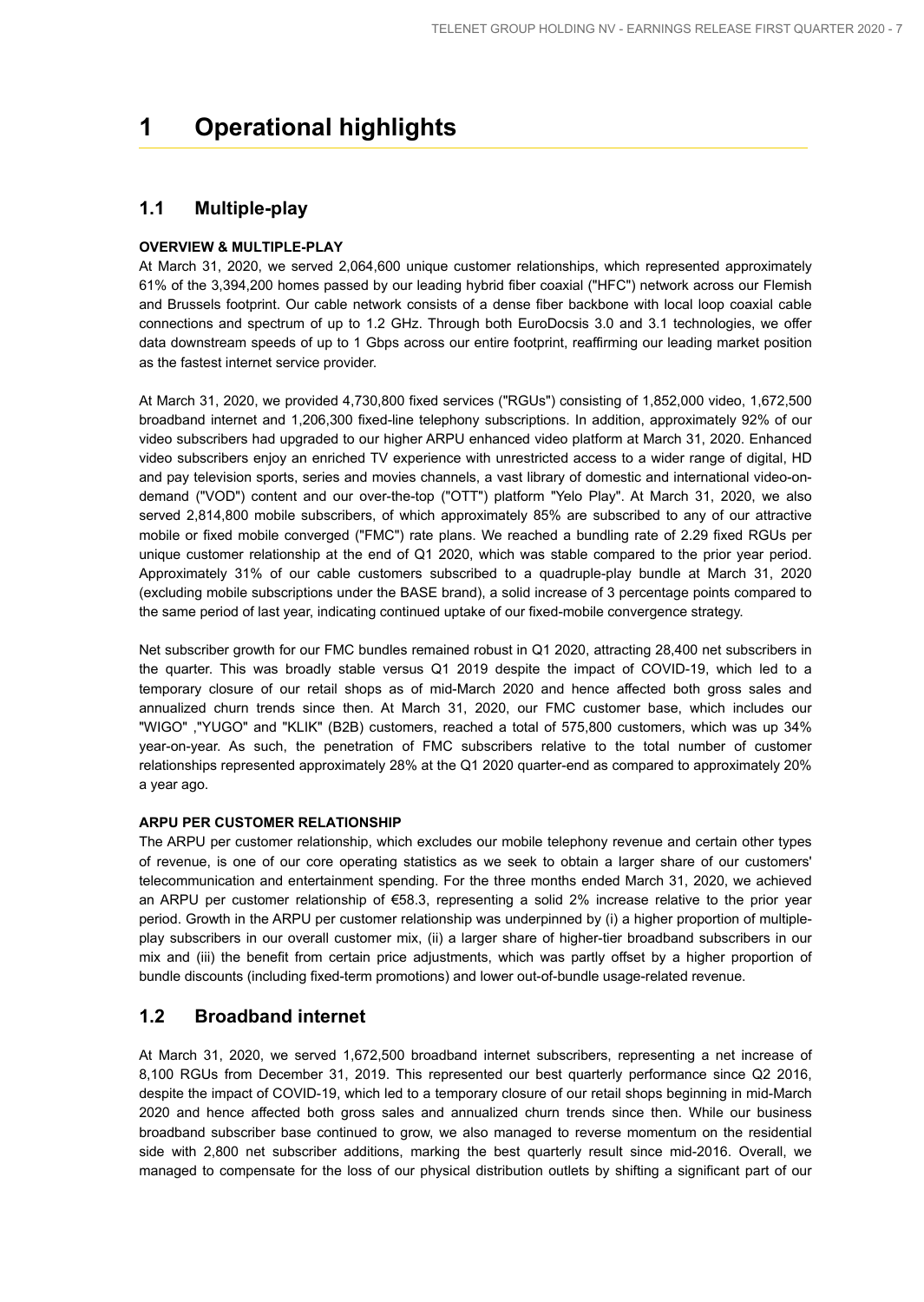sales to our online channels and fine-tuning our home delivery and self-installation processes. Annualized churn reached 8.3% in Q1 2020 and was 430 basis points lower versus the 12.6% in Q1 2019, which was impacted by the final phase of the SFR Belux customer migration during that period, and was therefore back to pre-customer migration levels.

As we continue to focus on maximizing the in-home connectivity customer experience, we distributed over 594,000 WiFi boosters at the end of Q1 2020, an increase of 9% compared to the preceding quarter and a strong driver of customer satisfaction and our net promotor score ("NPS"). Five years after the start of our fixed network upgrade program "De Grote Netwerf", we have started to commercialize data download speeds of 1 gigabit per second throughout our entire footprint. In Q3 2019, we also increased the speeds of all existing Internet offers by 50% up to 150% for over 1.2 million customers and launched a brand new "GIGA Speedboost" option, which enables the top speed of 1 gigabit per second for an additional €15 per month. Since the outbreak of the COVID-19 pandemic, we have seen an 80% increase of fixed data traffic on our HFC network. We also doubled our Gigabit Speedboost customer base compared to the same period last year. The continued uptiering of our broadband internet customer base further drove increases in the weighted average data download speed, reaching 202 Mbps at March 31, 2020. This represents an impressive growth of 44% versus 140 Mbps a year ago.

### **1.3 Fixed-line telephony**

At March 31, 2020, we served 1,206,300 fixed-line telephony subscribers, representing a 3% decrease compared to the same period of last year, reflecting an overall declining market trend. Relative to December 31, 2019, our fixed-line telephony subscriber base contracted by 6,200 net RGUs, marking an improved trend versus the net organic loss of 8,700 in Q4 2019 and representing our best quarterly performance since Q2 2018. Since the outbreak of the COVID-19 pandemic, we have seen an increased fixed voice usage across our customer base, up 50% on average as compared to the average traffic in Q1 2020 pre-COVID-19 outbreak. Similar to broadband internet, annualized churn for our fixed-line telephony service improved significantly compared to the same period of last year decreasing by 520 basis points to 9.6% in Q1 2020, which represented the lowest level since Q2 2017.

### **1.4 Mobile telephony**

Our mobile telephony subscriber base, which excludes subscribers under our commercial wholesale partnerships and our SME customers, totaled 2,814,800 SIMs at the end of Q1 2020, including 2,387,600 postpaid subscribers. The remaining 427,200 mobile subscribers are prepaid subscribers under the BASE brand. Net postpaid subscriber growth remained solid with 23,800 SIMs added in Q1 2020, mainly driven by the continued growth of our FMC subscriber base.

### **1.5 Video**

### **TOTAL VIDEO**

At March 31, 2020, our total basic and enhanced video customer base reached 1,852,000 RGUs. This represented a net loss of 14,600 video subscribers during Q1 2020, which marked another improvement versus the prior quarter mainly because of the improved net additions in our enhanced video subscriber base. The aforementioned net loss excludes migrations to our enhanced video service and represents customers churning to competitors' platforms, such as other digital television, OTT and satellite providers, or customers terminating their video service or having moved out of our service footprint.

Early October 2019, we launched our "Signal Switch" campaign in order to prepare for the switch-off of both the analog radio and video signals between 2020 and 2021. This will free up capacity on the network for the ever-increasing digital traffic. We decided to temporarily postpone this project as a result of the precautionary measures taken for the COVID-19 crisis. This project will be relaunched again depending on further developments of the current ongoing crisis.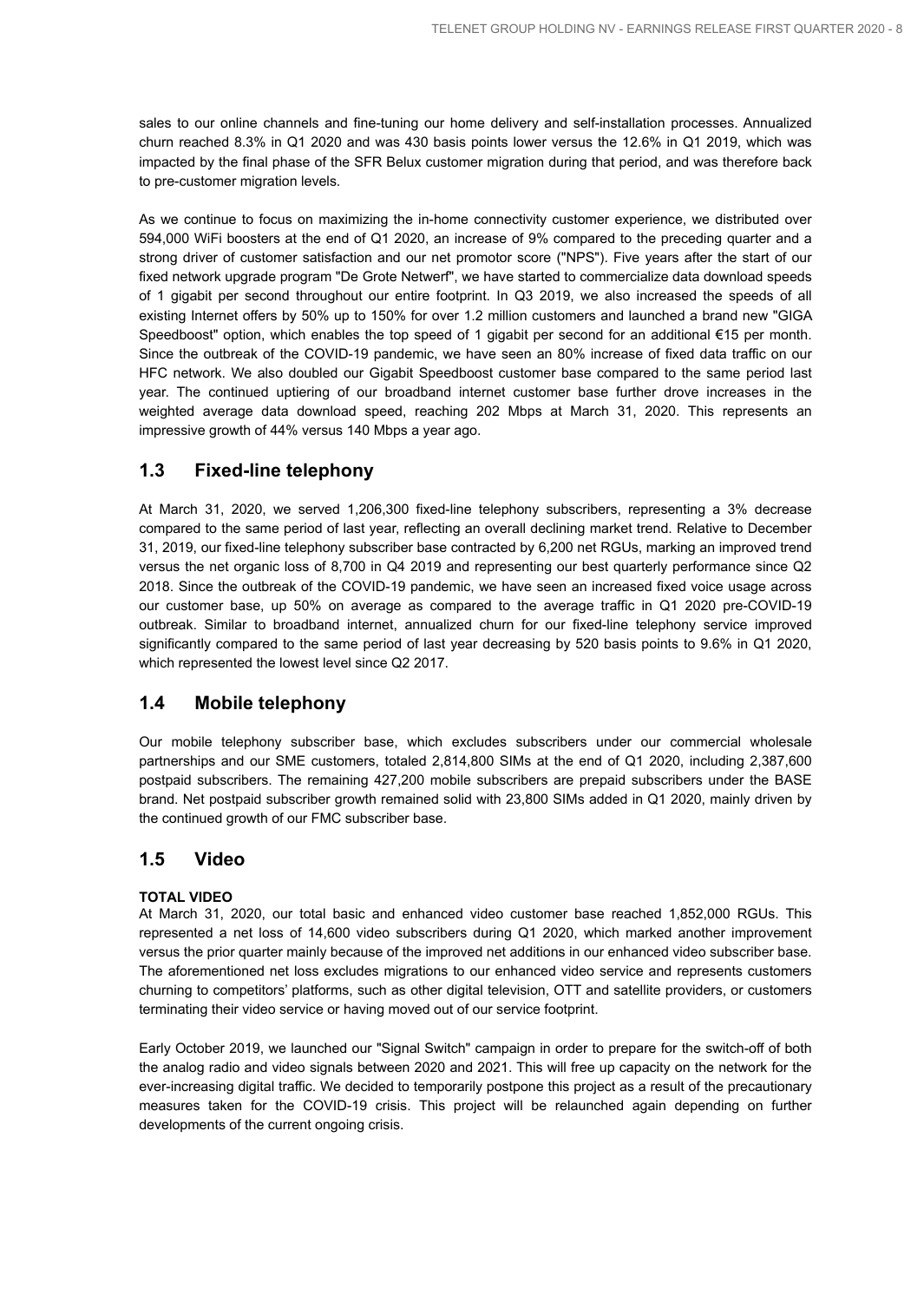#### **ENHANCED VIDEO**

At March 31, 2020, 1,704,600 of our video customers had upgraded to our higher ARPU enhanced video services, so they can enjoy a much richer TV experience, including free and unrestricted access to our "Yelo Play" app, through which they can enjoy a unique content experience on multiple connected devices in the home and out-of-home. This includes our latest digital TV platform, including our next-generation cloud-based set-top box with voice recognition capabilities, which we launched at the end of April 2019. In Q1 2020, our enhanced video subscriber base increased by 2,700 net RGUs. This represented a substantial improvement compared to the preceding quarter when we lost 3,400 net RGUs and was our best quarterly achievement since Q3 2016. The improved trend in the quarter was driven by (i) robust FMC sales as mentioned earlier and (ii) the awareness campaign around "Signal Switch", which triggered the migration of analog TV subscribers towards a a digital offer.

Our subscription VOD packages "Play" and "Play More" reached 421,000 customers in Q1 2020, representing a decrease of 10,300 subscriptions versus December 31, 2019, mainly driven by higher churn of customers at the end their promotional period and therefore skewing the overall trend. We continue to provide the broadest sports offering within our footprint through "Play Sports", which combines domestic and foreign football, including the UK Premier League amongst others, with other major sport events including golf, ATP tennis, Formula One racing, volleyball, basketball and hockey. At the end of Q1 2020, we served 218,800 "Play Sports" customers, representing a net loss of 19,900 subscribers compared to December 31, 2019. This was mainly caused by a temporary halt of both national and international football championships and other major sports events due to the COVID-19 pandemic. We decided to supplement our Play Sports channels in April and May with great films and series included in the Play More entertainment package. In addition, while no live matches are currently being played due to the COVID-19 pandemic, we are offering other premium sports-related content to our Play Sports customers, including plans to rebroadcast legendary matches.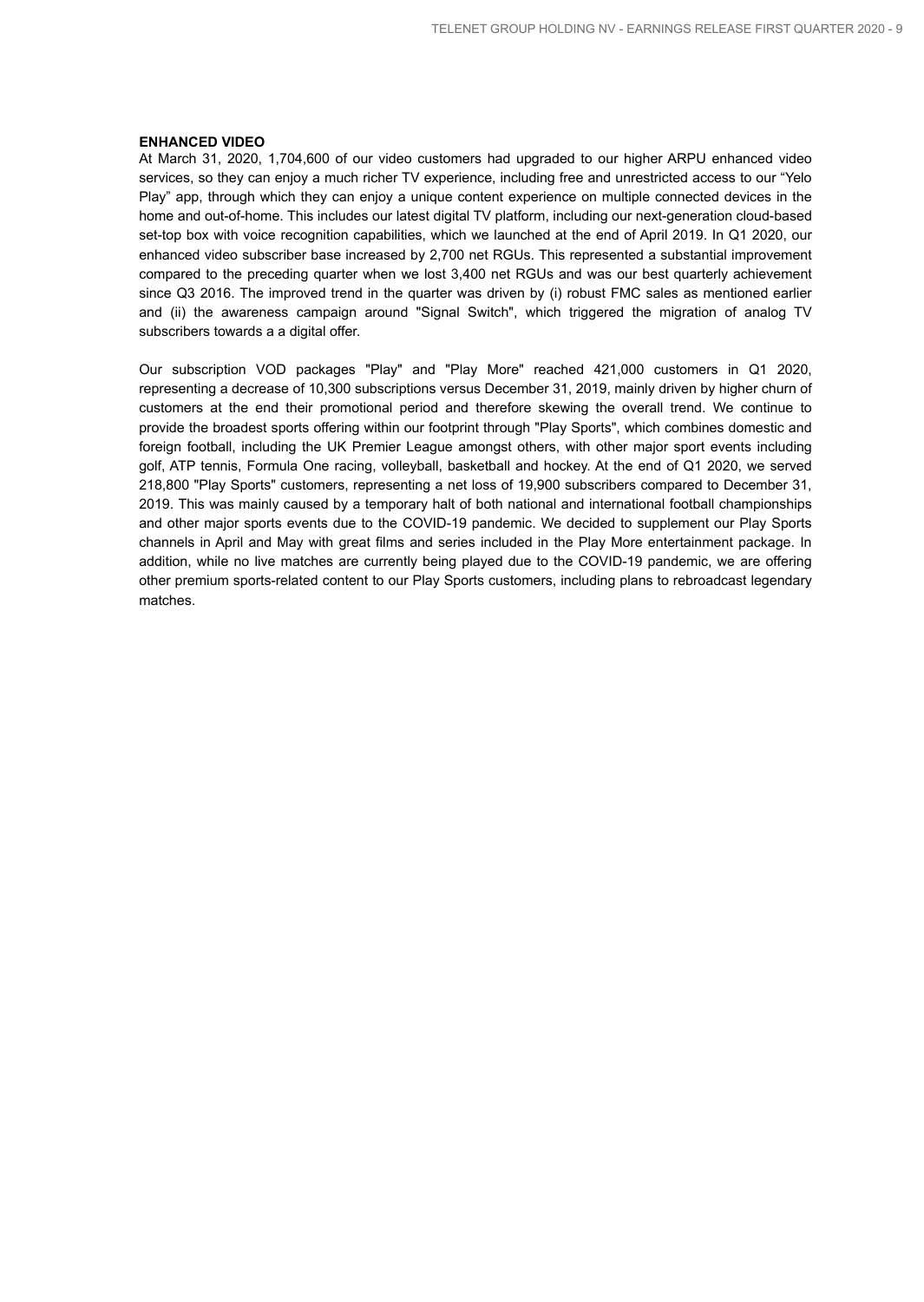## **2 Financial highlights**

### **IMPORTANT REPORTING CHANGES:**

**Rebased growth:** For purposes of calculating rebased growth rates on a comparable basis for the three months ended March 31, 2020, we have adjusted our historical revenue and Adjusted EBITDA to include the pre-acquisition revenue and Adjusted EBITDA of De Vijver Media (fully consolidated since June 3, 2019) in our rebased amounts for the three months ended March 31, 2019 to the same extent that the revenue and Adjusted EBITDA of such entity is included in our results for the three months ended March 31, 2020. See *Definitions* for more disclosures. For more information regarding the variance between our reported and rebased financial results, we refer to the Investor & Analyst Toolkit, which is available on our investor relations website.

**Allocation of bundle-related subscription revenue:** Following the recent revamp of our broadband internet standalone portfolio, a lower revenue share from our fixed and FMC bundles is allocated to broadband internet revenue as of January 1, 2020. This adversely impacts our broadband internet revenue, fully offset by a higher allocation to our video, fixed-line telephony and mobile telephony revenue. The aforementioned change also impacts the ARPU per customer relationship (as this excludes mobile telephony revenue), yet does not impact our total subscription revenue.

**Restated statement of financial position December 31, 2019:** In the course of Q1 2020, Telenet further executed its accounting for the step acquisition of De Vijver Media concluded on June 3, 2019 ("purchase price allocation"), which resulted in the recognition of €4.6 million deferred tax liabilities through goodwill. The condensed consolidated statement of financial position as per December 31, 2019 has been restated accordingly.

### **2.1 Revenue**

In Q1 2020, we generated revenue of €653.0 million, which was up 4% versus €626.0 million in the prior year period. Our Q1 2020 revenue included a full quarter contribution from the local media company De Vijver Media NV, of which we acquired the remaining 50% stake on June 3, 2019 and which has been fully consolidated as of then. Excluding this inorganic effect, our rebased Q1 2020 revenue remained broadly unchanged as compared to the same period in the prior year. In Q1 2020, our subscription revenue, which includes cable and mobile subscription revenue, increased by 1% both on a reported and rebased basis. This improved performance was driven by continued solid momentum for our FMC bundles in both the residential and the business segments and the benefit of the August 2019 rate adjustments.This effect was almost fully offset by both lower other revenue and business services revenue, reflecting a year-on-year decrease of 3% and 4%, respectively, on a rebased basis as detailed below and mainly impacted by COVID-19.

#### **VIDEO**

Our video revenue represents the monthly fee paid by our video subscribers for the channels they receive in the basic tier and the revenue generated by our enhanced video subscribers which primarily includes (i) recurring set-top box rental fees, (ii) fees for supplemental premium content offerings, including our subscription VOD packages "Play", "Play More" and "Play Sports" and (iii) transactional and broadcasting-ondemand services. In Q1 2020, our video revenue amounted to €144.4 million, broadly stable compared to Q1 last year, both on a reported and rebased basis. The improved trend in our video revenue was mainly driven by a higher revenue share from our FMC bundles as mentioned above and the benefit from our rate adjustments broadly offset by the continued net loss of video subscribers.

#### **BROADBAND INTERNET**

The revenue generated by our residential and small business broadband internet RGUs totaled €160.2 million in Q1 2020, broadly stable compared to the same period of last year, both on a reported and rebased basis. Following the recent revamp of our broadband standalone portfolio, a lower revenue share from our fixed and FMC bundles is allocated to broadband internet revenue since January 1, 2020. This had an adverse impact on our broadband internet revenue, fully offset by a higher allocation to our video, fixed-line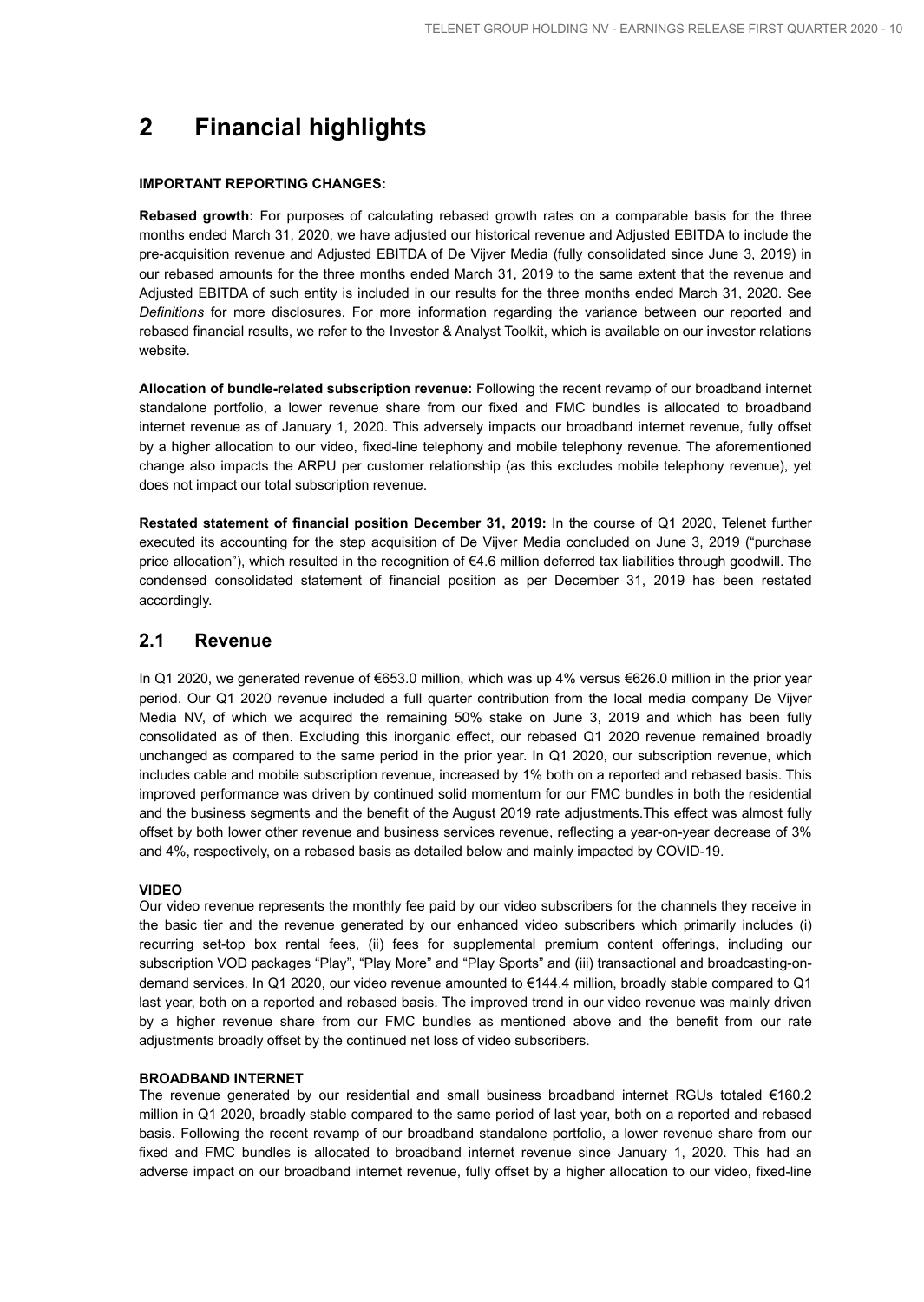telephony and mobile telephony revenue. This shift in our revenue mix fully offset higher SOHO B2B-related broadband revenue, the August 2019 price adjustment and the continued uptiering of our broadband internet customer base.

#### **FIXED-LINE TELEPHONY**

Our fixed-line telephony revenue includes recurring subscription-based revenue from our fixed-line telephony subscribers and variable usage-related revenue, but excludes the interconnection revenue generated by these customers which is reported under other revenue. For the three months ended March 31, 2020, our fixed-line telephony revenue increased 2% on both a reported and rebased basis to €56.8 million compared to €55.6 million in the prior year period. The increase was mainly attributable to the favorable impact from the aforementioned reallocation of our fixed and FMC bundle revenue and higher usage-related revenue in March as a result of increased fixed-line calling behavior during the COVID-19 pandemic.

### **MOBILE TELEPHONY**

Our mobile telephony revenue represents the subscription-based revenue generated by our direct mobile telephony subscribers and out-of-bundle revenue, but excludes (i) the interconnection revenue generated by these customers, (ii) the revenue earned from handset sales and (iii) revenue recognized under our "Choose Your Device" programs which are all recorded in other revenue. In Q1 2020, we generated mobile telephony revenue of €113.6 million, representing a 6% year-on-year increase on both a reported and rebased basis. The increase was mainly attributable to the favorable impact from the aforementioned reallocation of our fixed and FMC bundle revenue and continued solid net postpaid subscriber growth, driven by up -and cross-sell to our high-tier FMC bundles. These elements more than offset (i) lower out-of-bundle revenue generated by our mobile subscribers in excess of their monthly bundle on the back of our improved "WIGO" quad-play bundles and the shift to unlimited standalone mobile offers on both Telenet and BASE brands, (ii) higher bundlerelated discounts following the success of our quad-play "WIGO" propositions and (iii) a continued decline in the number of prepaid subscribers.

#### **BUSINESS SERVICES**

The revenue reported under business services relates to (i) the revenue generated on non-coax products, including fiber and leased DSL lines, (ii) mobile telephony revenue generated by our SME customers, (iii) our carrier business and (iv) value-added services such as network hosting and managed data security. Our business services revenue also includes the revenue generated by the local ICT integrator Nextel, which we acquired on May 31, 2018. Revenue generated by our business customers on all coax-related products, such as our flagship "KLIK" bundle (formerly called "WIGO Business"), is allocated to our cable subscription revenue lines and is not captured within Telenet Business, our business services division.

Telenet Business generated revenue of €50.0 million for the three months ended March 31, 2020, representing a 4% decrease on both a reported and rebased basis as compared to the prior year period. The decline was mainly caused by (i) a lower contribution from our May 2018 acquired ICT integrator business with COVID-19 resulting in certain project delays and postponements, (ii) lower out-of-bundle revenue generated by our SME mobile subscribers and (iii) a gradual shift from one-time revenue, such as equipment sales or project-related revenue, by recurring revenue earned on such transactions.

#### **OTHER**

Other revenue primarily includes (i) interconnection revenue from both our fixed-line and mobile telephony customers, (ii) advertising and production revenue from De Vijver Media NV, which we fully consolidated as of June 3, 2019, (iii) mobile handset sales, including the revenue earned under our "Choose Your Device" programs, (iv) wholesale revenue generated through both our commercial and regulated wholesale businesses, (v) product activation and installation fees and (vi) set-top box sales revenue. Our other revenue reached €128.0 million in Q1 2020, a 22% year-on-year increase on a reported basis following a full quarter contribution from De Vijver Media as mentioned above. On a rebased basis, our other revenue declined 3% year-on-year, reflecting (i) lower wholesale revenue from the loss of the MEDIALAAN MVNO contract, which has started to affect our revenue as of April last year, (ii) a lower revenue contribution from De Vijver Media as COVID-19 impacted TV advertising revenue and (iii) lower revenue related to handset sales because of the temporary closure of our retail shops as of mid-March following the COVID-19 prevention measures.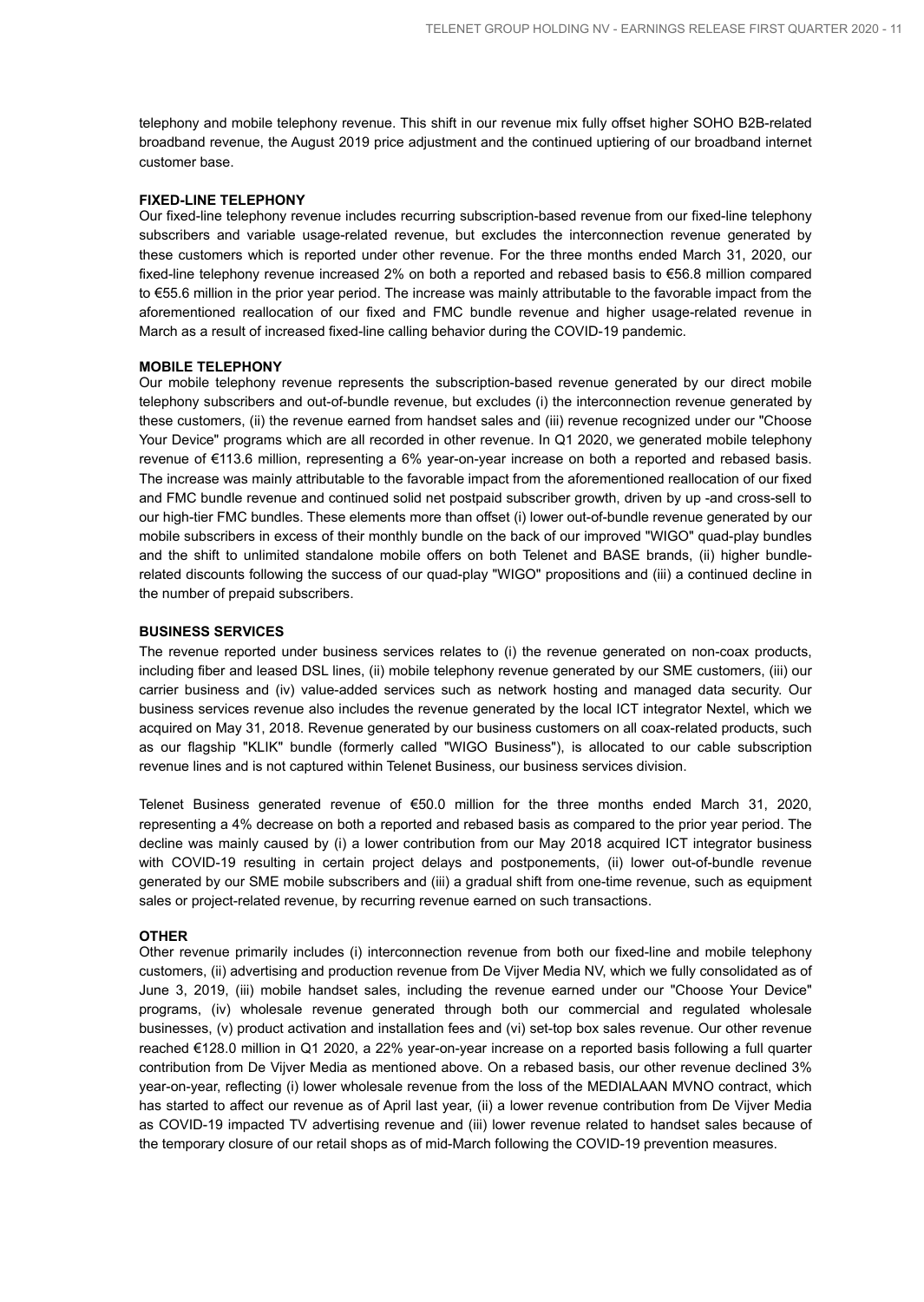### **2.2 Expenses**

For the three months ended March 31, 2020, we incurred total expenses of €499.8 million, representing a 5% increase compared to the prior year period as our total expenses in Q1 2020 reflected the aforementioned inorganic impact from the De Vijver Media acquisition and a  $\epsilon$ 9.2 million accelerated amortization of broadcasting rights given the temporary halt of all major sports events due to the COVID-19 pandemic. Total expenses represented approximately 77% of revenue for the three months ended March 31, 2020 (Q1 2019: approximately 76%). Cost of services provided as a percentage of revenue represented approximately 53% in Q1 2020 (Q1 2019: approximately 55%), while selling, general and administrative expenses represented approximately 23% of our total revenue in Q1 2020 (Q1 2019: approximately 21%).

Our operating expenses, which include our (i) network operating expenses, (ii) direct costs, (iii) staff-related expenses, (iv) sales and marketing expenses, (v) outsourced labor and professional services and (vi) other indirect expenses, remained broadly flat on a reported basis for the three months ended March 31, 2020 despite the aforementioned inorganic acquisition impact. As such, we managed to integrate De Vijver Media into our operations while keeping our operating expenses stable in the quarter. On a rebased basis, when adjusting our prior year expenses for the inorganic acquisition impact, our operating expenses decreased by just over 4% compared to the same period of last year. This was predominantly driven by (i) a 21% decrease in our indirect costs, mainly driven by lower facility-related costs and tight cost control (ii) an 18% reduction in our sales and marketing expenses as Q1 2019 reflected the intensive migration campaign of the remaining SFR subscribers, (iii) a 2% decrease in our direct costs as higher programming costs were more than offset by lower interconnect expenses and lower costs related to handset purchases during the COVID-19 pandemic.

### **NETWORK OPERATING EXPENSES**

Our network operating expenses reached €54.3 million in Q1 2020, which was unchanged compared to €54.3 million for Q1 2019, both on a reported and rebased basis.

#### **DIRECT COSTS (PROGRAMMING AND COPYRIGHTS, INTERCONNECT AND OTHER)**

Our direct costs include all of our direct expenses such as (i) costs related to interconnection, including our MVNO-related costs, (ii) programming and copyrights and (iii) handset sales and subsidies. In Q1 2020, our direct costs were €130.3 million, up 3% compared to the prior year period on a reported basis. On a rebased basis, our direct costs showed a 2% year-on-year decrease as higher programming costs were more than offset by lower interconnect expenses and lower costs related to handset purchases during the COVID-19 pandemic.

### **STAFF-RELATED EXPENSES**

Staff-related expenses for the three months ended March 31, 2020 were €68.7 million, which represented an increase of 7% compared to the prior year period on a reported basis and reflected the inorganic De Vijver Media acquisition impact. On a rebased basis, staff-related expenses for the three months ended March 31, 2020 decreased just over 1% relative to the same period of last year, reflecting a lower headcount as compared to last year and the impact of the COVID-19 pandemic on our staff-related expenses.

### **SALES AND MARKETING EXPENSES**

Our sales and marketing expenses in Q1 2020 totaled €21.2 million, representing a year-on-year decrease of 10% and 18% on a reported and rebased basis, respectively, as Q1 2019 reflected the intensive migration campaign of the remaining SFR subscribers.

### **OUTSOURCED LABOR AND PROFESSIONAL SERVICES**

Costs related to outsourced labor and professional services were €9.5 million in Q1 2020, representing a 6% increase year-on-year on a reported basis. On a rebased basis, costs related to outsourced labor and professional services increased 5% compared to the prior year period.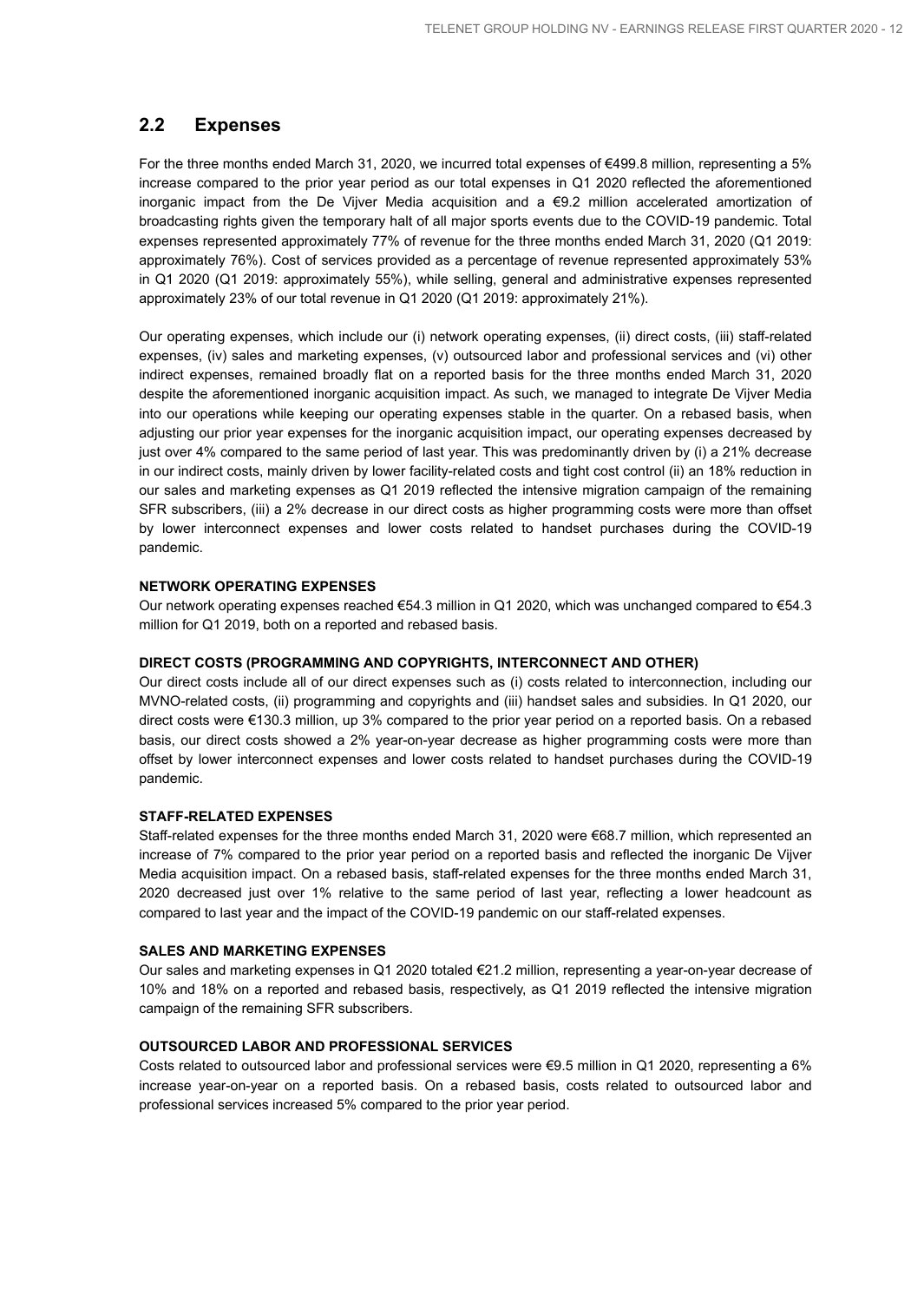#### **OTHER INDIRECT EXPENSES**

Other indirect expenses reached €23.4 million for the three months ended March 31, 2020, representing a robust 17% decrease compared to the prior year period. On a rebased basis, other indirect expenses decreased 21% year-on-year, driven by lower facility-related expenses and reflecting our continued focus on operating leverage and tight cost control.

### **DEPRECIATION, AMORTIZATION AND RESTRUCTURING, INCL. IMPAIRMENT OF LONG-LIVED ASSETS AND GAIN ON DISPOSAL OF SUBSIDIARIES**

Depreciation and amortization, including impairment of long-lived assets, gain on disposal of subsidiaries and restructuring charges, reached €189.5 million for the three months ended March 31, 2020 compared to €165.7 million for the prior year period and included a €9.2 million accelerated amortization of broadcasting rights given the temporary halt of all major sports events due to the COVID-19 pandemic.

### **2.3 Net result**

### **FINANCE INCOME AND EXPENSES**

For the three months ended March 31, 2020, net finance income totaled €5.8 million compared to net finance expense of €115.0 million in the prior year period. Finance income in Q1 2020 increased to €152.0 million as compared to €4.0 million last year, primarily due to a €148.1 million higher non-cash gain on our derivatives. Q1 2020 finance expenses increased 23% to €146.2 million compared to €119.0 million in Q1 2019 and included a €18.0 million loss on the extinguishment of debt following the January 2020 refinancing of both our euro and USD-denominated term loan facilities, while we also incurred a higher non-cash foreign exchange loss on our USD-denominated debt in the quarter.

### **INCOME TAXES**

We recorded income tax expense of €6.2 million in Q1 2020 compared to €20.9 million in Q1 2019. Our income tax expense in the quarter was favorably impacted by the recognition of the innovation income tax deduction, including a one-time effect of deductions related to prior periods.

#### **NET PROFIT**

We realized a net profit of €153.2 million in Q1 2020 compared to a net profit of €14.0 million in the prior year period. The substantial increase in our net profit was primarily driven by significantly higher net finance income in the period and lower income tax expense as mentioned above, partly offset by the accelerated amortization of sports-related broadcasting rights. For the three months ended March 31, 2020, we achieved a net profit margin of 23.5% compared to a net profit margin of 2.2% last year.

### **2.4 Adjusted EBITDA**

In Q1 2020, we realized Adjusted EBITDA of €345.6 million, up 8% compared to the prior year period when we achieved Adjusted EBITDA of €319.5 million. Our Q1 2020 Adjusted EBITDA reflected the aforementioned inorganic impact of the De Vijver Media acquisition contributing €5.1 million to our Adjusted EBITDA in Q1 2020. Our Adjusted EBITDA margin reached 52.9% in Q1 2020 compared to 51.0% for Q1 2019 on a reported basis.

On a rebased basis, our Adjusted EBITDA in Q1 2020 increased a solid 4% compared to Q1 2019 as the negative impact from the loss of the MEDIALAAN MVNO contract and certain regulatory headwinds was more than offset by (i) lower sales and marketing expenses due to phasing and last year's impact of the SFR customer migration and (ii) continued tight cost control. On a rebased basis, we succeeded in improving our Adjusted EBITDA margin with 200 basis points compared to the same quarter last year.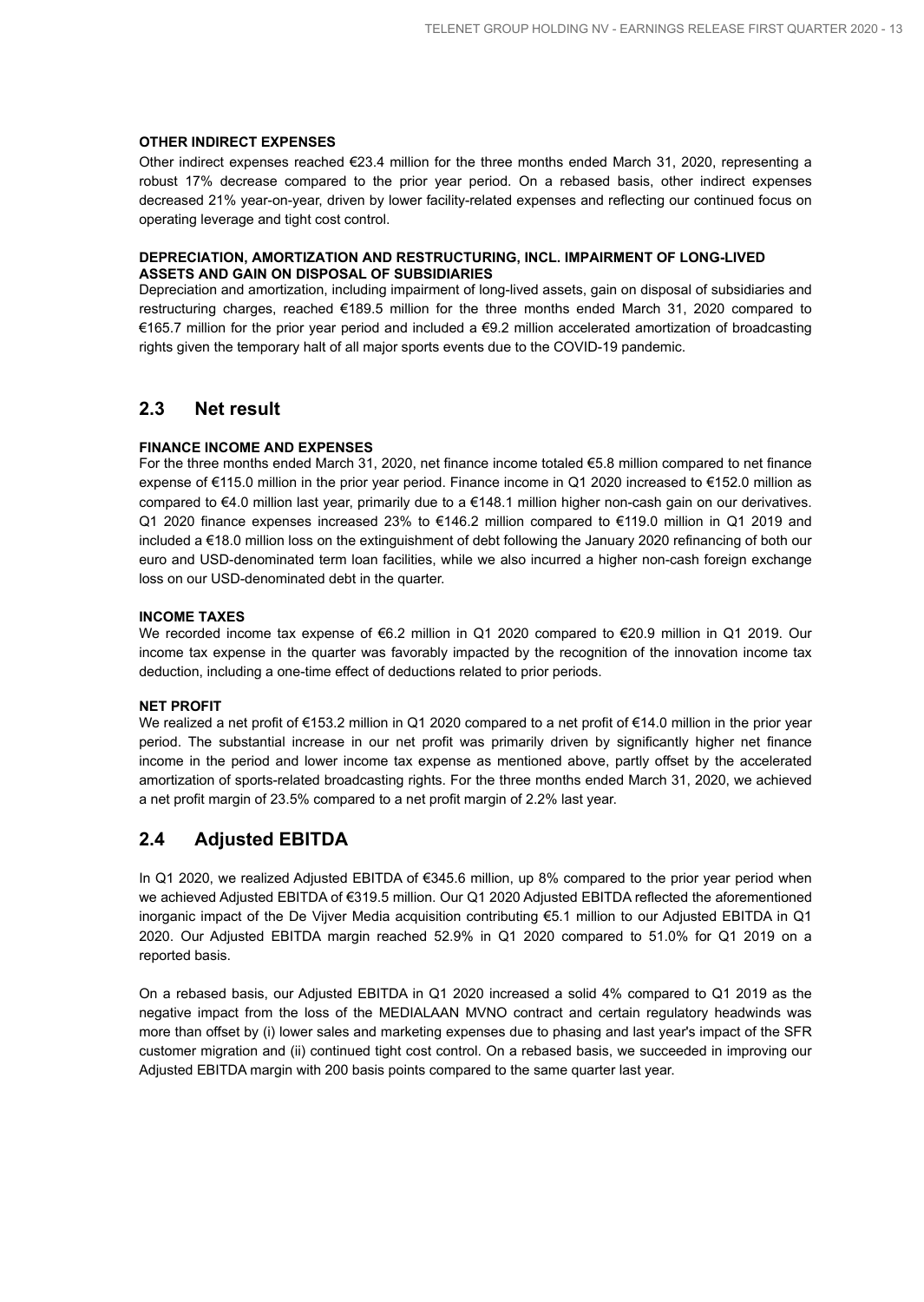### **Exhibit 1: Reconciliation between total profit for the period and Adjusted EBITDA (unaudited)**

| $(\epsilon$ in millions)                                                    |        | For the three months<br>ended<br>March 31, |           |  |
|-----------------------------------------------------------------------------|--------|--------------------------------------------|-----------|--|
|                                                                             | 2020   | 2019                                       | Change %  |  |
| <b>Profit for the period</b>                                                | 153.2  | 14.0                                       | 994 %     |  |
| Income tax expense                                                          | 6.2    | 20.9                                       | $(70) \%$ |  |
| Share of the result of equity accounted investees                           | (0.4)  | 1.1                                        | N.M.      |  |
| Loss (gain) on disposal of assets to joint venture                          |        | (0.1)                                      | $(100)\%$ |  |
| Net finance expense (income)                                                | (5.8)  | 115.0                                      | N.M.      |  |
| Depreciation, amortization, impairment and gain on disposal of subsidiaries | 188.5  | 165.3                                      | $14\%$    |  |
| <b>EBITDA</b>                                                               | 341.7  | 316.2                                      | 8%        |  |
| Share based compensation                                                    | 1.8    | 2.5                                        | $(28)\%$  |  |
| Operating charges related to acquisitions or divestitures                   | 1.1    | 0.4                                        | 175 %     |  |
| Restructuring charges                                                       | 1.0    | 0.4                                        | 150 %     |  |
| <b>Adjusted EBITDA</b>                                                      | 345.6  | 319.5                                      | 8%        |  |
| Adjusted EBITDA margin                                                      | 52.9 % | 51.0 %                                     |           |  |
| Net profit margin                                                           | 23.5 % | 2.2%                                       |           |  |

N.M. - Not Meaningful

### **2.5 Capital expenditures**

Accrued capital expenditures for the three months ended March 31, 2020 reached €172.7 million, which was unchanged as compared to the prior year period and equivalent to approximately 26% of revenue in the quarter. Our Q1 2020 accrued capital expenditures reflected the full quarter impact from the De Vijver Media acquisition, while our accrued capital expenditures in Q1 2019 included the recognition of the UK Premier League broadcasting rights for a period of three seasons. Under EU IFRS, these football broadcasting rights have been capitalized as an intangible asset and will be amortized as the seasons progress with the exception of the 2019-2020 season as the temporary halt of all major sports events due to the COVID-19 pandemic resulted in an accelerated amortization of broadcasting rights as mentioned above. Excluding the recognition of the football broadcasting rights in Q1 2019, our accrued capital expenditures increased 31% in Q1 2020 due to (i) the aforementioned inorganic impact, (ii) proactive inventory building to safeguard our supply chain processes during the COVID-19 pandemic and (iii) seasonally higher spending on our IT upgrade program, driving further digital capabilities for the future.

Capital expenditures related to customer premises equipment, which includes our spending on set-top boxes, modems and WiFi powerlines, amongst others, represented €29.7 million in Q1 2020. This represented a 13% decrease compared to the prior year period, which reflected the impact of our successful in-home connectivity campaigns and the launch of our next-gen set-top box in Q1 last year. In Q1 2020, capital expenditures related to customer premises equipment represented approximately 17% of our total accrued capital expenditures.

Accrued capital expenditures for network growth and upgrades amounted to €22.7 million in Q1 2020, marking a 20% decrease compared to the prior year period and predominantly reflected the substantial completion of both our fixed and mobile network infrastructure improvement programs and to a lesser extent the impact of COVID-19 on our field operations. For the three months ended March 31, 2020, network-related capital expenditures represented approximately 13% of total accrued capital expenditures.

Capital expenditures for products and services, which reflects our investments in product development and the upgrade of our IT platforms and systems, amongst others, totaled €36.0 million in Q1 2020. This represents a strong 40% year-on-year increase, reflecting higher spending on our IT upgrade program as mentioned above. Capital expenditures for products and services represented approximately 21% of total accrued capital expenditures for the three months ended March 31, 2020.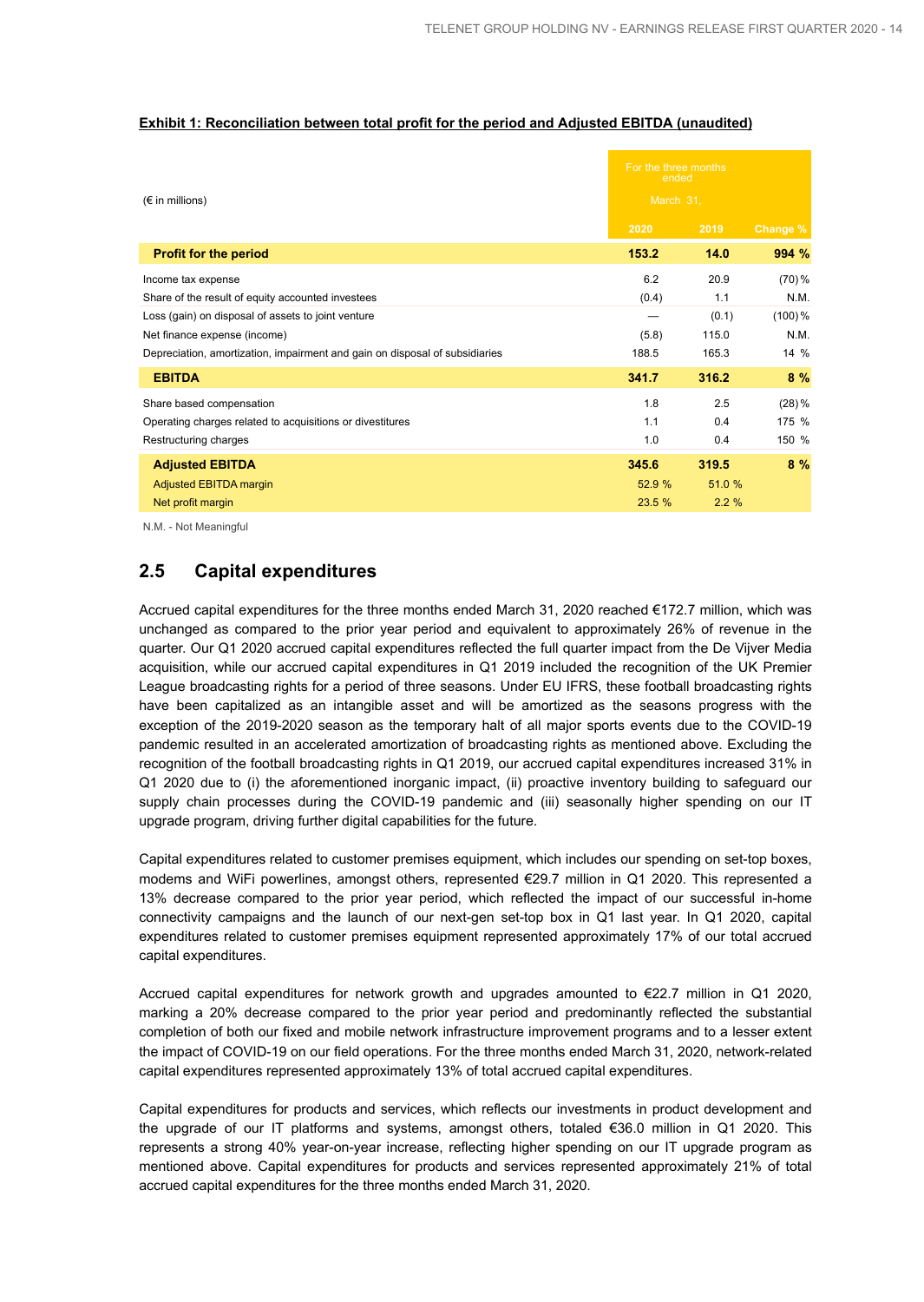The remainder of our accrued capital expenditures includes (i) refurbishments and replacements of network equipment, (ii) sports and programming acquisition costs, including certain content acquired by De Vijver Media, (iii) certain recurring investments in our IT platform and systems and (iv) lease additions under IFRS 16. These reached €84.3 million for the three months ended March 31, 2020.

The above implies that approximately 51% of our accrued capital expenditures in Q1 2020 were scalable and subscriber growth related. We will continue to closely monitor our capital expenditures in order to make sure that they drive incremental returns.

### **Exhibit 2: Reconciliation between accrued capital expenditures and cash capital expenditures (unaudited)**

| $(\epsilon$ in millions)                                            |        | For the three months<br>ended<br>March 31. |           |  |
|---------------------------------------------------------------------|--------|--------------------------------------------|-----------|--|
|                                                                     | 2020   | 2019                                       | Change %  |  |
| <b>Accrued capital expenditures</b>                                 | 172.7  | 172.7                                      | $-$ %     |  |
| Assets acquired under capital-related vendor financing arrangements | (29.8) | (68.1)                                     | $(56) \%$ |  |
| Assets acquired under leases                                        | (27.1) | (19.1)                                     | 42 %      |  |
| Changes in current liabilities related to capital expenditures      | 1.7    | 17.1                                       | $(90) \%$ |  |
| <b>Cash capital expenditures</b>                                    | 117.5  | 102.6                                      | 15%       |  |

### **2.6 Operating Free Cash Flow**

In Q1 2020, the sum of our Adjusted EBITDA and accrued capital expenditures yielded an Operating Free Cash Flow of €172.9 million. Compared to Q1 2019, our Operating Free Cash Flow decreased 8% and was mainly impacted by a 31% increase in our accrued capital expenditures (excluding the recognition of the UK Premier League football broadcasting rights), which more than offset the increase in our Adjusted EBITDA.

### **Exhibit 3: Reconciliation to Operating Free Cash Flow (unaudited)**

| $(\epsilon$ in millions)                                                                                           |         | For the three months<br>ended<br>March 31. |          |  |  |
|--------------------------------------------------------------------------------------------------------------------|---------|--------------------------------------------|----------|--|--|
|                                                                                                                    | 2020    | 2019                                       | Change % |  |  |
| <b>Adjusted EBITDA</b>                                                                                             | 345.6   | 319.5                                      | $8\%$    |  |  |
| Accrued capital expenditures                                                                                       | (172.7) | (172.7)                                    | $-$ %    |  |  |
| Recognition of football broadcasting rights                                                                        |         | 41.3                                       | 100 %    |  |  |
| Accrued capital expenditures excluding recognition of football broadcasting<br>rights and mobile spectrum licenses | (172.7) | (131.4)                                    | 31%      |  |  |
| <b>Operating Free Cash Flow</b>                                                                                    | 172.9   | 188.1                                      | $(8)\%$  |  |  |

### **2.7 Cash flow and liquidity**

### **NET CASH FROM OPERATING ACTIVITIES**

For the three months ended March 31, 2020, our operations yielded €282.5 million of net cash compared to the €165.5 million we generated during the prior year period. The net cash from our operating activities for Q1 2020 included the inorganic impact from the De Vijver Media acquisition. Our net cash from operating activities includes the impacts of IFRS 16 as of January 1, 2019, which is offset through the net cash used in financing activities. Our net operating cash flow was up a strong 71% year-on-year, driven by phasing in our annual cash tax payment and the aforementioned increase in our Adjusted EBITDA. As we expect to settle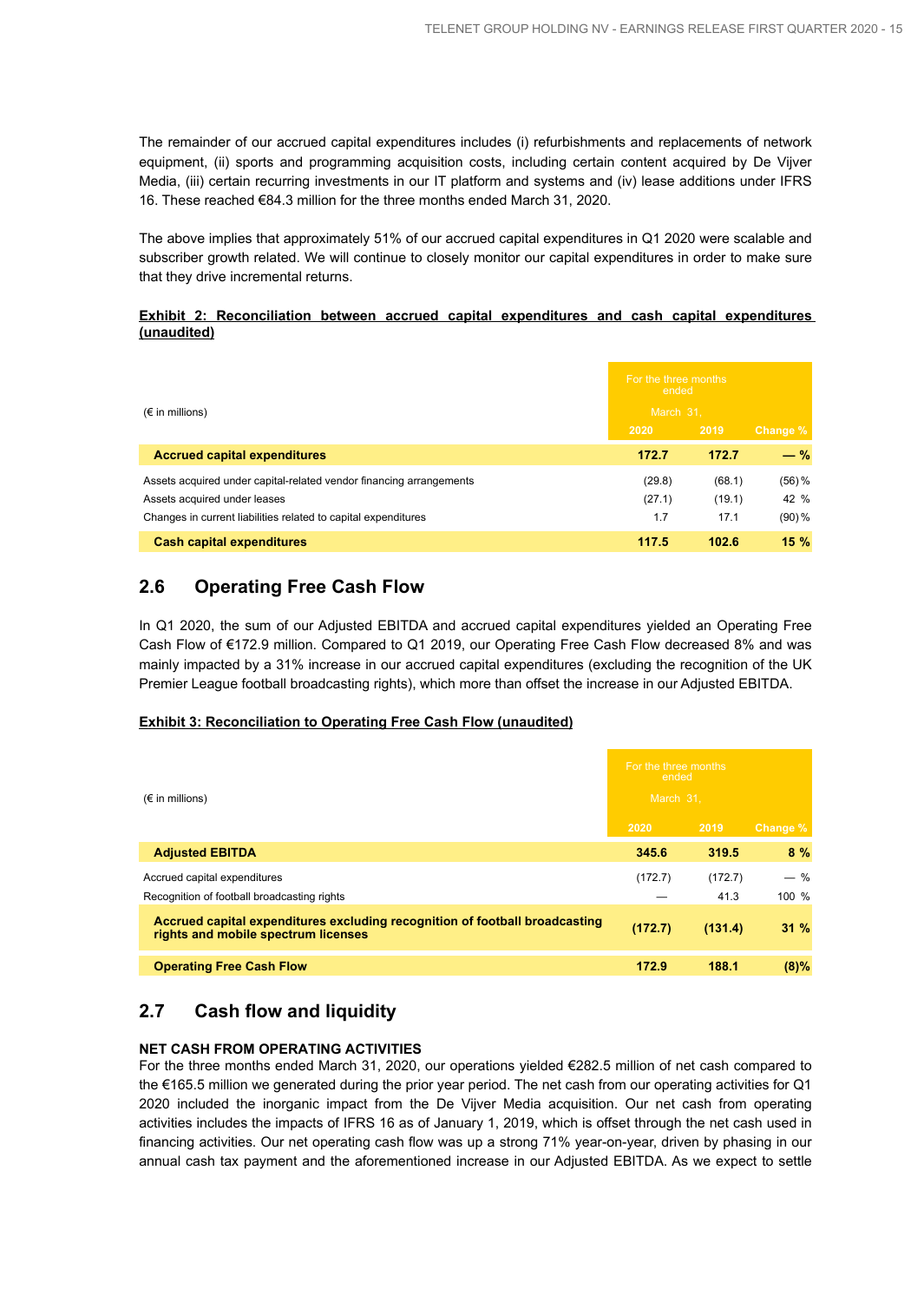our cash tax payment in the third quarter of 2020, this will negatively affect the year-on-year comparison in Q3 2020.

### **NET CASH USED IN INVESTING ACTIVITIES**

We used €117.4 million of net cash in investing activities in Q1 2020 compared to €102.3 million in Q1 2019. We utilize a vendor financing program through which we are able to extend our payment terms for certain suppliers to 360 days at an attractive all-in cost. During Q1 2020, we acquired €29.8 million of assets through capital-related vendor financing arrangements, favorably impacting our net cash used in investing activities for the equivalent amount. This represented a 56% year-on-year decline. Please refer to Section 2.5 - *Capital expenditures* for a reconciliation between accrued capital expenditures and cash capital expenditures.

### **NET CASH USED IN FINANCING ACTIVITIES**

For the three months ended March 31, 2020, the net cash used in financing activities was €129.0 million compared to €104.2 million of net cash used in financing activities in Q1 2019. The net cash used in financing activities in Q1 2020 reflected a net cash outflow of €55.7 million related to loan repayments including scheduled repayments of our short-term vendor financing commitments. In addition, we spent €29.0 million on share repurchases in Q1 2020 as part of our Share Repurchase Program 2020. Under this program, we acquired 1.1 million shares during March 2020 at an average price of €30.43 for an aggregate amount of €33.5 million. The final payment to the independent financial intermediary of €4.5 million has been settled in early April 2020. We also paid €10.6 million of debt issuance costs related to the issuance of our EUR and USD-denominated term loan facilities in January 2020. The remainder of the net cash used in financing activities primarily consisted of finance lease repayments and other financial payments.

### **ADJUSTED FREE CASH FLOW**

In Q1 2020, we generated Adjusted Free Cash Flow of €83.4 million compared to €19.8 million in Q1 last year. Relative to the same period of last year, our Adjusted Free Cash Flow more than tripled due to the aforementioned phasing in our cash tax payment. As we expect to settle our cash tax payment in the third quarter of 2020, this will negatively affect the year-on-year comparison in Q3 2020. In Q1 2020, we had net payments of €26.3 million under our vendor financing program as compared to a €43.9 million benefit in Q1 2019. Excluding these vendor financing-related impacts, our Adjusted Free Cash Flow growth would have been even higher.

### **2.8 Debt profile, cash balance and net leverage ratio**

### **DEBT PROFILE**

At March 31, 2020, we carried a total debt balance (including accrued interest) of €5,738.7 million, of which €1,511.5 million principal amount is related to the € and USD-denominated Senior Secured Fixed Rate Notes due March 2028 and €3,201.9 million principal amount is owed under our 2018 Amended Senior Credit Facility with maturities ranging from April 2028 through April 2029. Our total debt balance at March 31, 2020 also included a principal amount of €328.6 million related to our vendor financing program and €4.0 million for the outstanding portion of the 2G and 3G mobile spectrum licenses. The remainder primarily represents lease obligations associated with the Interkabel Acquisition and lease liabilities following the adoption of IFRS 16 as of January 1, 2019.

At March 31, 2020, we carried €328.6 million of short-term debt related to our vendor financing program, all of which is maturing within less than twelve months. This represented a decrease of €26.3 million versus December 31, 2019. For the full year 2020, we still anticipate our vendor financing program to remain relatively stable compared to the end of 2019. As of February 2020, we have reduced the applicable margin on our future short-dated commitments under the vendor financing program by 15 basis points to 2.10% over EURIBOR floored at 0%. Given the aforementioned size of the program, this will have a modest accretive impact on our Adjusted Free Cash Flow.

In January 2020, we successfully issued and priced a new 8.25-year USD 2,295 million Term Loan ("Facility AR") and a new 9.25-year €1,110 million Term Loan ("Facility AQ"). We have used the net proceeds of these issuances to redeem in full the previous Term Loans AN and AO of USD 2,295 million and €1,110 million, respectively. Through this leverage-neutral transaction, we succeeded in reducing the margin on both term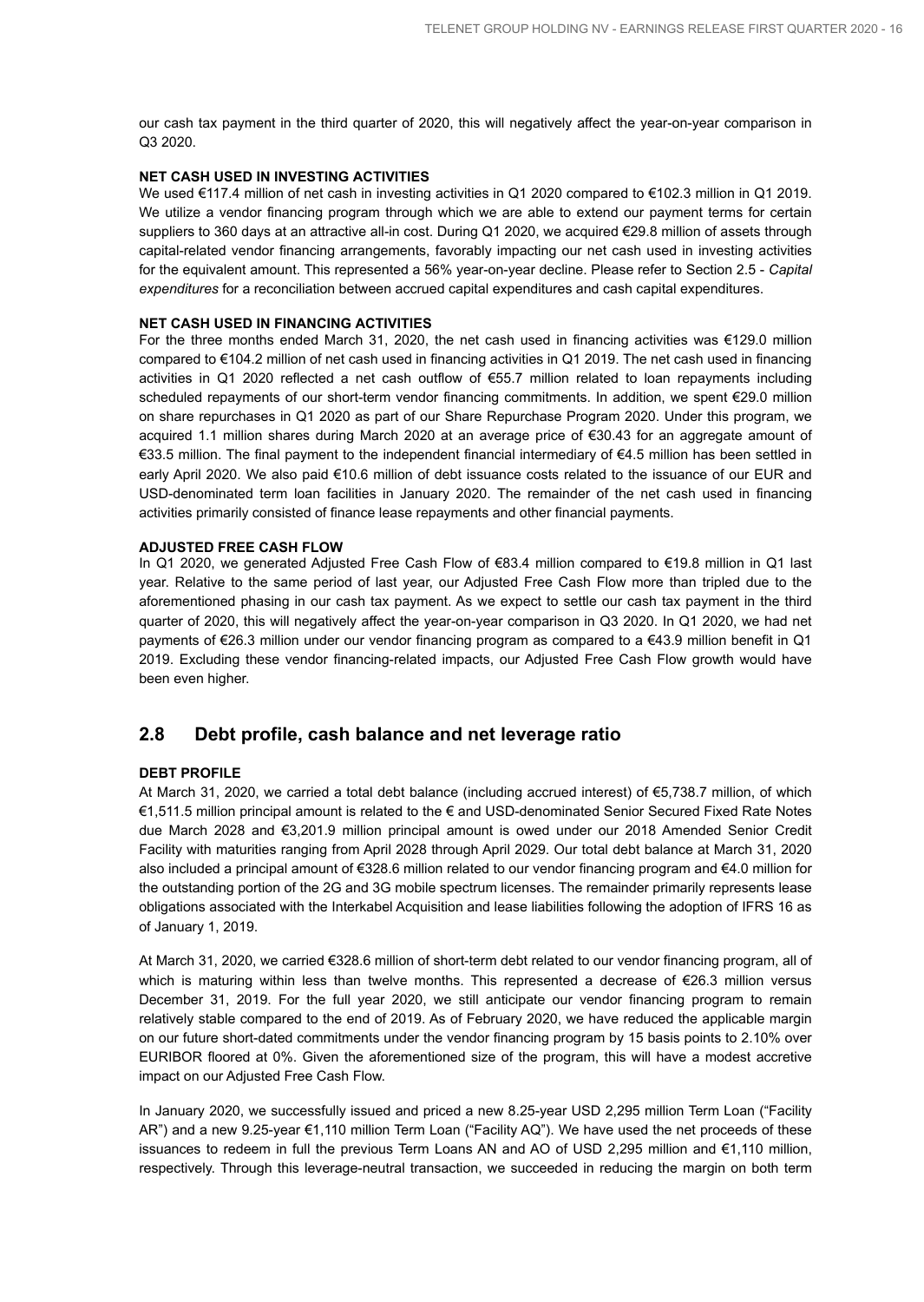loans by 25 basis points, which further solidifies our Adjusted Free Cash Flow profile after the October 2019 refinancing of the 4.875% Senior Secured Notes due 2027.

In April 2020, we successfully issued a new 6.2-year €510.0 million revolving credit facility, replacing our current €460.0 million revolving credit facilities with certain availabilities up to June 2023. As such, we succeeded in extending and upsizing our revolving credit facilities, further strengthening our liquidity profile. See 3.2 *Subsequent events* for more information.

In April 2020, we also completed the 10% repurchase of our 3.50% €600.0 million Senior Secured Fixed Rate Notes due March 2028. As a result of this transaction, the principal amount under these Notes decreased to €540.0 million, leading to annual cash interest savings of €2.1 million further adding to our robust Adjusted Free Cash Flow profile. See 3.2 *Subsequent events* for more information.

Excluding short-term liabilities related to our vendor financing program, we face no debt maturities prior to March 2028 with an improved weighted average maturity of 8.3 years at March 31, 2020 following the aforementioned January 2020 refinancing of our term loan facilities. In addition, we also had full access to €505.0 million of undrawn commitments under our revolving credit facilities at March 31, 2020 with certain availabilities up to June 2023. On a pro forma basis - to reflect the issuance of the new RCF as mentioned above - our undrawn commitments would have totaled €555.0 million at March 31, 2020 with certain availabilities up to May 2026.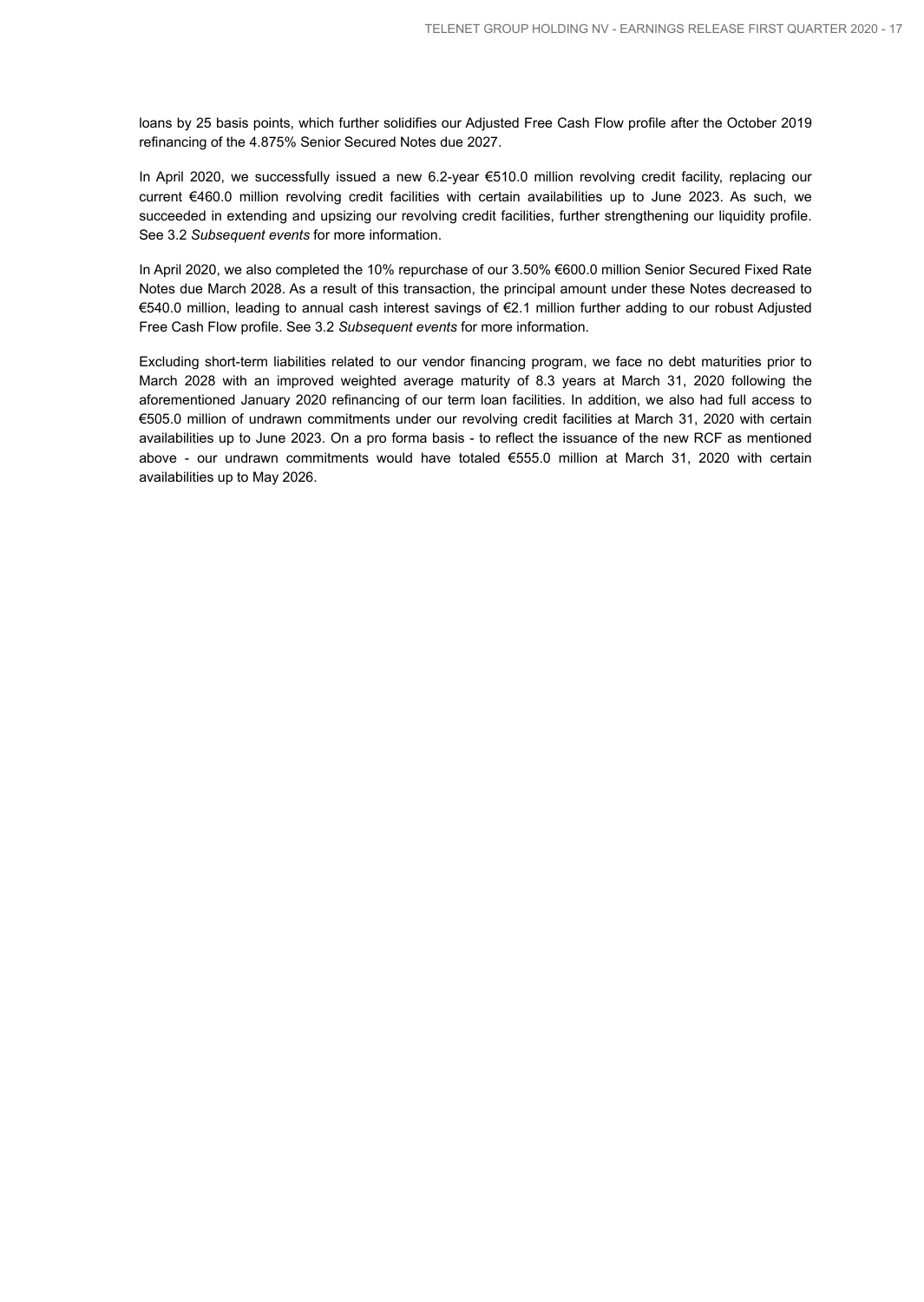#### **DEBT OVERVIEW AND PAYMENT SCHEDULES**

The table below provides an overview of our debt instruments and payment schedule at March 31, 2020.

|                                                                   | <b>Total</b><br><b>Facility</b> | <b>Drawn</b>                   | <b>Undrawn</b> |                       |                                                       |                                |
|-------------------------------------------------------------------|---------------------------------|--------------------------------|----------------|-----------------------|-------------------------------------------------------|--------------------------------|
|                                                                   | as per                          | amount                         | amount         | <b>Maturity Date</b>  | <b>Interest rate</b>                                  | <b>Interest payments due</b>   |
|                                                                   |                                 | <b>March 31, 2020</b>          |                |                       |                                                       |                                |
|                                                                   |                                 | $(E \in \mathbb{R})$ millions) |                |                       |                                                       |                                |
| 2018 Amended Senior<br><b>Credit Facility</b>                     |                                 |                                |                |                       |                                                       |                                |
| Term Loan AR                                                      | 2,091.9                         | 2,091.9                        |                | April 30, 2028        | Floating   6-month<br>LIBOR $(0\%$ floor) +<br>2.00%  | Semi-annual (Jan. and<br>July) |
| Term Loan AQ                                                      | 1,110.0                         | 1,110.0                        |                | April 30, 2029        | Floating   6-month<br>EURIBOR (0% floor)<br>$+2.25%$  | Semi-annual (Jan. and<br>July) |
| <b>Revolving Credit Facility</b><br>(Facility AG)                 | 400.0                           |                                | 400.0          | June 30, 2023         | Floating   1-month<br>EURIBOR (0% floor)<br>$+2.75%$  | Monthly                        |
| <b>Revolving Credit Facility</b><br>(Facility AP)                 | 60.0                            |                                | 60.0           | December 31,<br>2021  | Floating   1-month<br>EURIBOR (0% floor)<br>$+2.25%$  | Monthly                        |
| <b>Senior Secured Fixed</b><br><b>Rate Notes</b>                  |                                 |                                |                |                       |                                                       |                                |
| €600 million Senior<br>Secured Notes due 2028<br>(Facility AK)    | 600.0                           | 600.0                          |                | March 1, 2028         | Fixed   3.50%                                         | Semi-annual (Jan. and<br>July) |
| USD 1.0 billion Senior<br>Secured Notes due 2028<br>(Facility AJ) | 911.5                           | 911.5                          |                | March 1, 2028         | Fixed   5.50%                                         | Semi-annual (Jan. and<br>July) |
| Other                                                             |                                 |                                |                |                       |                                                       |                                |
| <b>Revolving Credit Facility</b>                                  | 20.0                            |                                | 20.0           | September 30,<br>2021 | Floating   1-month<br>EURIBOR (0% floor)<br>$+2.00\%$ | Monthly                        |
| <b>Overdraft Facility</b>                                         | 25.0                            |                                | 25.0           | March 31, 2021        | Floating   1-month<br>EURIBOR (0% floor)<br>$+1.60%$  | Not applicable                 |
| <b>Total notional amount</b>                                      | 5,218.4                         | 4,713.4                        | 505.0          |                       |                                                       |                                |

### **Exhibit 4: Debt maturity table as of March 31, 2020**

Note: In the table above, Telenet's USD-denominated debt has been converted into € using the March 31, 2020 EUR/USD exchange rate. As Telenet has entered into several derivative transactions to hedge both the underlying floating interest rate and exchange risks, the €-equivalent hedged amounts were €2,041.5 million (USD 2,295.0 million Term Loan AR) and €882.8 million (USD 1.0 billion Senior Secured Notes due 2028), respectively. For the calculation of its net leverage ratio, Telenet uses the €-equivalent hedged amounts given the underlying economic risk exposure.

#### **CASH BALANCE AND AVAILABILITY OF FUNDS**

At March 31, 2020, we held €137.5 million of cash and cash equivalents compared to €101.4 million at December 31, 2019. To minimize the concentration of counterparty risk, our cash equivalents and AAA-rated money market funds are placed with highly rated European and US financial institutions. Relative to December 31, 2019, our cash balance increased on the back of a robust Adjusted Free Cash Flow performance in the quarter, partially offset by (i) a net cash outflow of €55.7 million related to loan repayments including scheduled repayments of our short-term vendor financing commitments, (ii) €29.0 million of net cash used under the Share Repurchase Program 2020 and (iii) a €10.6 payment related to the issuance of our EUR and USD-denominated term loan facilities in January 2020. In addition to our available cash balance, we also had access to €505.0 million of available commitments under our 2018 Amended Senior Credit Facility and our other revolving credit facilities at March 31, 2020, subject to compliance with the covenants mentioned below. On a pro forma basis - to reflect the issuance of the new RCF as mentioned above - our undrawn commitments would have totaled €555.0 million at March 31, 2020 with certain availabilities up to May 2026.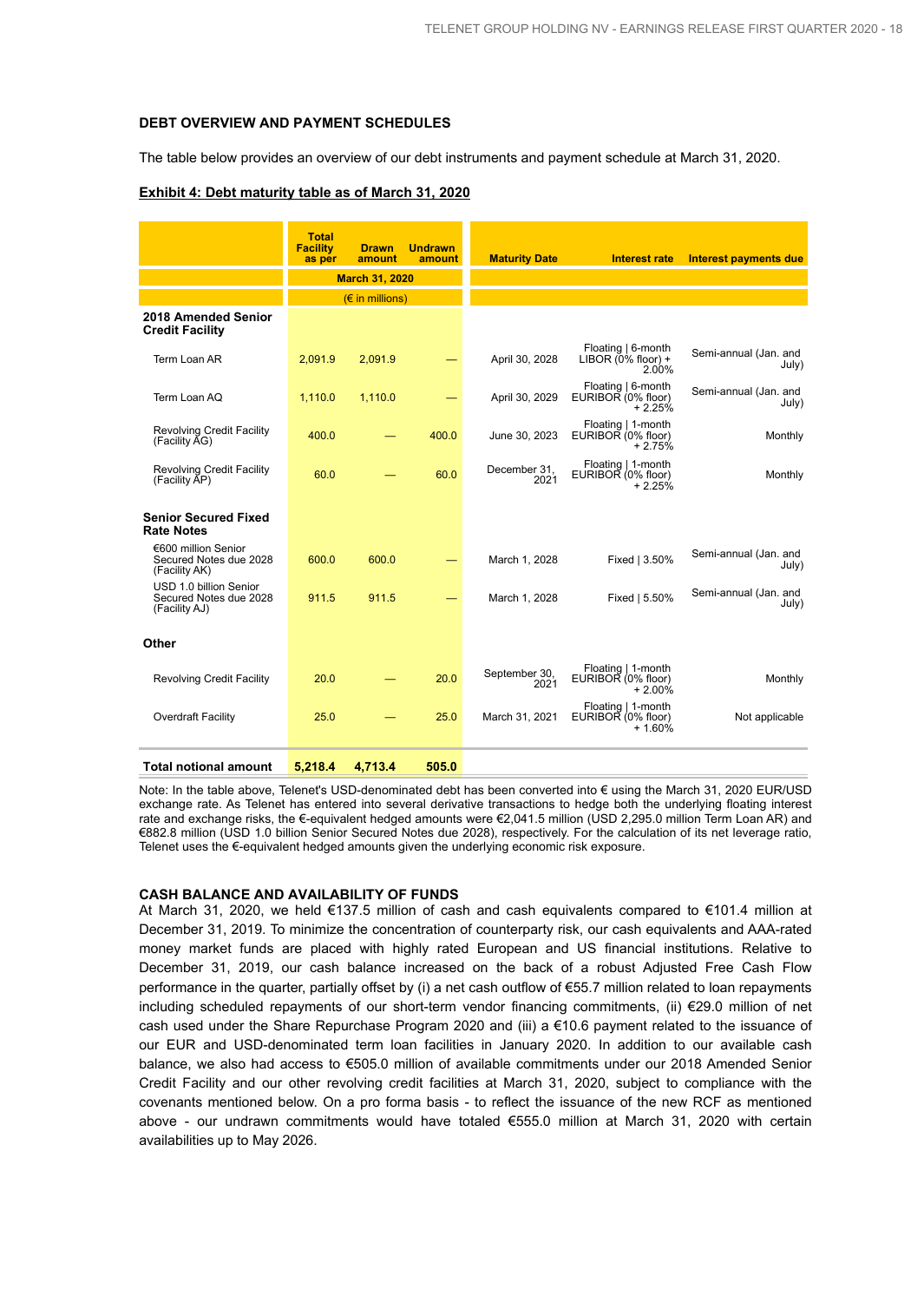#### **NET LEVERAGE RATIO**

At the occasion of the December 2018 Capital Markets Day, we reconfirmed our leverage framework, maintained at 3.5x to 4.5x Net Total Debt to Consolidated Annualized EBITDA ("net total leverage"). In absence of any material acquisitions and/or significant changes in our business or regulatory environment, we intend to stay around the 4.0x mid-point through an attractive and sustainable level of shareholder disbursements. At March 31, 2020, our net total leverage reached 4.0x, which was unchanged compared to December 31, 2019.

Our net covenant leverage, as calculated under the 2018 Amended Senior Credit Facility and which excludes lease-related liabilities and vendor financing-related short-term liabilities, reached 3.2x at March 31, 2020. This was unchanged versus December 31, 2019. Our current net covenant leverage ratio is significantly below the springing maintenance covenant of 6.0x and the incurrence test of 4.5x net senior leverage. The aforementioned maintenance covenant only applies, however, in case we would draw 40% or more under our revolving credit facilities. At March 31, 2020, our revolving credit facilities were fully undrawn as mentioned above.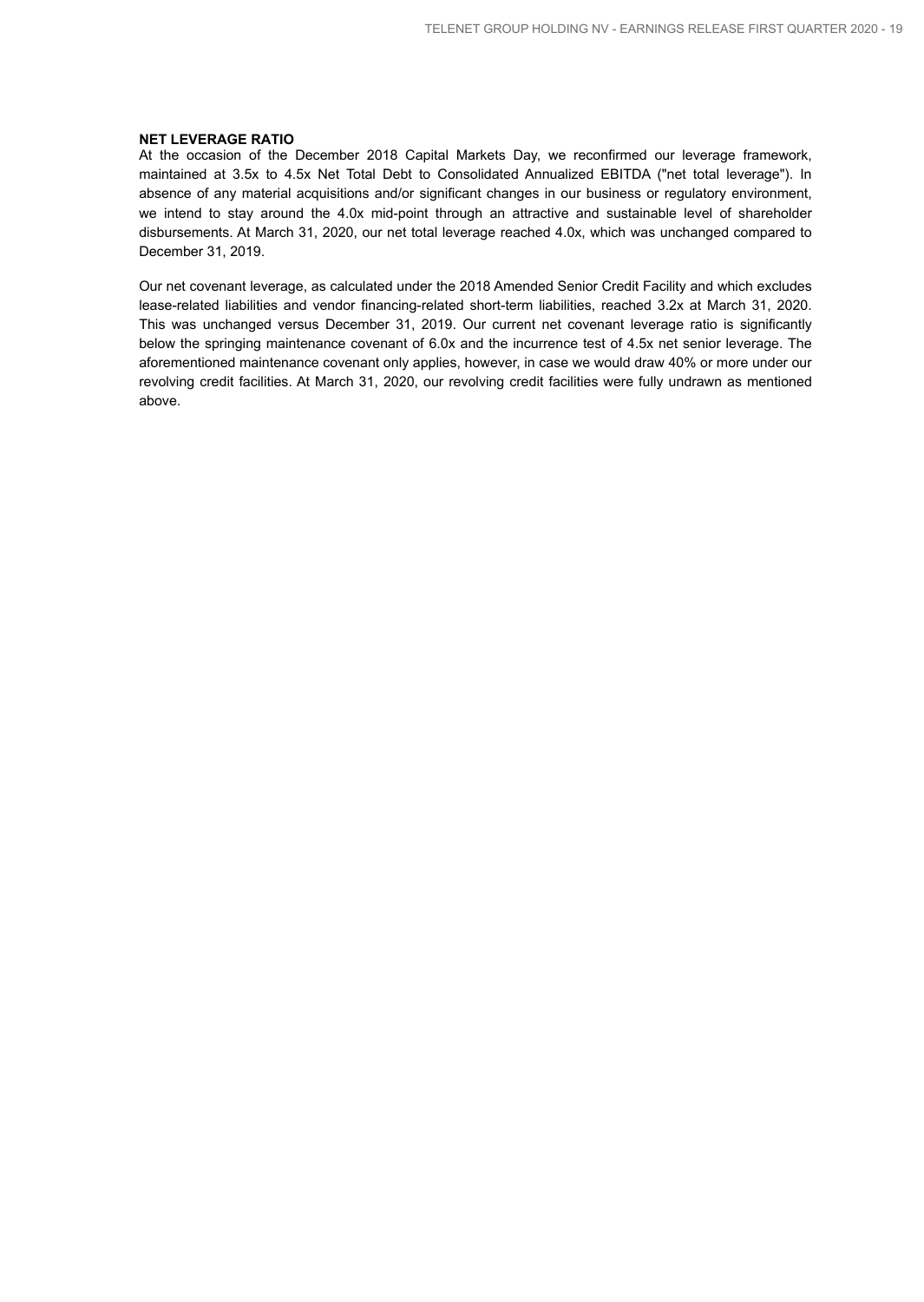## **3 Outlook and other information**

### **3.1 Outlook**

We delivered a robust financial performance in the first quarter with (i) broadly unchanged revenue on a rebased basis, (ii) a solid 4% growth in our rebased Adjusted EBITDA and (iii) a strong delivery on both Operating Free Cash Flow and Adjusted Free Cash Flow. The impact of the global COVID-19 pandemic on our Q1 2020 financials was relatively limited, but expected to be moderately negative in Q2 2020 and the rest of the year especially given the exposure of our subsidiary De Vijver Media to the more cyclical media and advertising markets. We continue to see underlying healthy trends in our core connectivity business both on the residential and the business side. This is underpinned by strong momentum for our core FMC bundles and a continued uptiering of our broadband customer base with the average download speed reaching 202 Mbps at the end of Q1 2020, which was up 44% versus 140 Mbps a year ago.

As detailed under 2. *Financial highlights*, we've mainly seen four COVID-related headwinds on our financial profile. First, we generated less low-margin revenue from the sale of handsets compared to the same period of last year given the closure of our retail stores since mid-March. In addition, we have also seen an earlier churn uptick for our pay-television sports channels Play Sports relative to previous years given the temporary halt to all major sports events since mid-March. Third, our May 2018 acquired ICT integrator business Nextel has been adversely impacted by certain delays in project-driven revenue, while finally we recorded lower advertising revenue at our media business De Vijver Media, which we acquired in June last year.

Despite today's exceptional circumstances, we remain very well positioned for the future thanks to our leading gigabit HFC and 4G+ converged network infrastructure combined with our value-accretive FMC strategy. Backed by our best-in-class Adjusted Free Cash Flow conversion and our robust liquidity and longterm debt maturity profile of 8.3 years, we remain in a very strong position to drive attractive shareholder value in 2020 and beyond. Therefore, we reaffirm our three-year guidance as presented during the December 2018 Capital Markets Day. As such, we remain on track to deliver an Operating Free Cash Flow CAGR of 6.5 to 8.0%<sup>(a)</sup> over the 2018-2021 period (excluding the recognition of football broadcasting rights and mobile spectrum licenses and excluding the impact of IFRS 16, applicable as of January 1, 2019).

As for FY 2020, we expect COVID-19 to have a moderately negative, yet temporary, impact on both our revenue and Adjusted EBITDA performance of around 2 percentage points. This reflects the anticipated impacts of the current lock-down as of mid-March 2020 and excludes the effects of any additional lock-downs in the second half of the year, which could further affect our operations. It also assumes we will gradually exit the lock-down starting in May with a gradual economic recovery thereafter. Against this backdrop, we anticipate a top line decline of around 2% on a rebased basis. Excluding our other revenue, which includes (i) interconnection revenue from both our fixed-line and mobile telephony customers, (ii) advertising and production revenue from De Vijver Media NV, which we fully consolidated as of June 3, 2019, (iii) mobile handset sales, including the revenue earned under our "Choose Your Device" programs, (iv) wholesale revenue generated through both our commercial and regulated wholesale businesses, (v) product activation and installation fees and (vi) set-top box sales revenue, we anticipate our revenue for the full year to remain broadly stable compared to 2019, underpinning the resilience of our residential and business connectivity segments. We will continue to control our cost base, making sure we generate operating leverage across the business. As such, we expect our Adjusted EBITDA to contract by around 1% on a rebased basis. Given the robust nature of both our fixed and mobile infrastructure and our demonstrated track record of carefully balancing our future investments, we still expect our Operating Free Cash Flow to grow, more specifically between 1 and 2% on a rebased basis. Finally, we continue to target Adjusted Free Cash Flow of €415.0 - €435.0 million, skewed however towards the lower end of this range.

(a) A reconciliation of our Operating Free Cash Flow CAGR for 2018-2021 to a EU IFRS measure is not provided as not all elements of the reconciliation are projected as part of our forecasting process, as certain items may vary significantly from one period to another.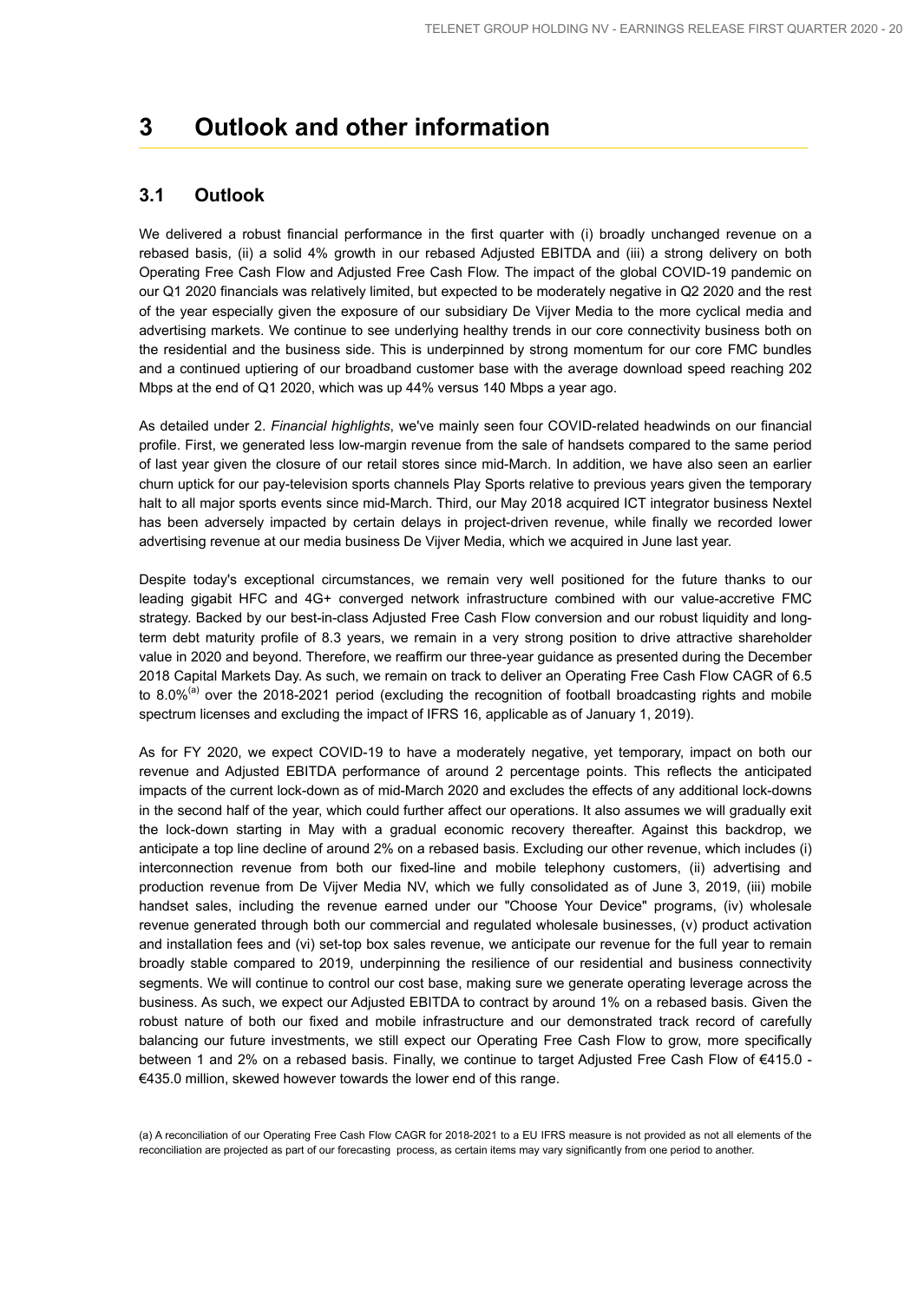With that, we reconfirm our intention to maintain net total leverage around the 4.0x mid-point, while continuing to deliver on our shareholder remuneration strategy as presented during the December 2018 Capital Markets Day. As part of this capital allocation framework, we aim to distribute between 50% and 70% of the prior year Adjusted Free Cash Flow to shareholders through intermediate and final dividends. Within the boundaries of the aforementioned net total leverage framework and in absence of any of the above factors, the remaining part of our Adjusted Free Cash Flow may be considered for incremental share buy-backs, extraordinary dividends, deleveraging, accretive acquisitions or a combination thereof.

#### **Exhibit 5: Outlook**

| <b>Outlook FY 2018 -</b><br>2021                   | As presented on December 4, 2018   |                                             | As reaffirmed on April 30, 2020                    |
|----------------------------------------------------|------------------------------------|---------------------------------------------|----------------------------------------------------|
| Operating Free Cash Flow<br>CAGR (rebased)         | Between 6.5% - 8.0%                |                                             | Between 6.5% - 8.0%                                |
| <b>Outlook FY 2020</b>                             | FY 2019.<br>Rebased <sup>(c)</sup> | As presented on<br><b>February 12, 2020</b> | As amended on<br>April 30, 2020                    |
| Revenue (rebased)                                  | €2,626.0 million                   | <b>Broadly stable</b>                       | Around -2%                                         |
| Revenue, excluding other<br>revenue (rebased)      | €2.089.4 million                   |                                             | Broadly stable                                     |
| Adjusted EBITDA growth <sup>(e)</sup><br>(rebased) | €1.394.2 million                   | Around 1%                                   | Around -1%                                         |
| Operating Free Cash Flow<br>growth (rebased)       | €838.0 million                     | Around 2%                                   | Between 1 - 2%                                     |
| Adjusted Free Cash<br>Flow <sup>(9, h)</sup>       |                                    | €415.0 - 435.0 million                      | Lower end of the $€415.0 - 435.0$ million<br>range |

(a) A reconciliation of our Operating Free Cash Flow CAGR for 2018-2021 to a EU IFRS measure is not provided as not all elements of the reconciliation are projected as part of our forecasting process, as certain items may vary significantly from one period to another.

(b) Excluding the recognition of football broadcasting rights and mobile spectrum licenses and excluding the impact from IFRS 16 on our accrued capital expenditures.

(c) Including the pre-acquisition revenue and Adjusted EBITDA of De Vijver Media (fully consolidated since June 3, 2019) and excluding the revenue and Adjusted EBITDA of Coditel S.à r.l. (deconsolidated as od April 1, 2020).

(d) Other revenue includes (i) interconnection revenue from both our fixed-line and mobile telephony customers, (ii) advertising and production revenue from De Vijver Media NV, which we fully consolidated as of June 3, 2019, (iii) mobile handset sales, including the revenue earned under our "Choose Your Device" programs, (iv) wholesale revenue generated through both our commercial and regulated wholesale businesses, (v) product activation and installation fees and (vi) set-top box sales revenue as detailed under 2.1 Revenue.

(e) A reconciliation of our Adjusted EBITDA guidance for 2020 to a EU IFRS measure is not provided as not all elements of the reconciliation are projected as part of our forecasting process, as certain items may vary significantly from one period to another

(f) A reconciliation of our Operating Free Cash Flow guidance for 2020 to a EU IFRS measure is not provided as not all elements of the reconciliation are projected as part of our forecasting process, as certain items may vary significantly from one period to another.

(g) A reconciliation of our Adjusted Free Cash Flow guidance for 2020 to a EU IFRS measure is not provided as not all elements of the reconciliation are projected as part of our forecasting process, as certain items may vary significantly from one period to another.

(h) Assuming certain payments are made on our current 2G and 3G mobile spectrum licenses in Q4 2020 and the tax payment on our 2019 tax return will not occur until early 2021.

### **3.2 Subsequent events**

### **Merger between Eltrona and SFR-Coditel in Luxembourg concluded**

On April 1, 2020, Eltrona Interdiffusion SA ("Eltrona") and Telenet announced that the merger between Telenet's Luxembourg cable operations (Coditel S.à r.l.) and the cable operations of Eltrona has been formally concluded. This merger confirms the strategic partnership between Eltrona's and Telenet's shareholders. Post Luxembourg, a shareholder of Eltrona since 1998, has sold its 34% stake to Telenet, with the result that after the merger, the founding shareholders will hold 50% +1 of the shares and Telenet 50% -1 of the shares of the merged entity. For Telenet, the transaction also means that the activity of SFR-Coditel will no longer be consolidated in its results as of April 1, 2020. Please refer to the Investor & Analyst Toolkit on Telenet's investor relations website for an update on the rebased FY 2019 results, which includes the acquisition of De Vijver Media NV over the January-May 2019 period and the divestment of Coditel S.à r.l. as of April 1, 2019.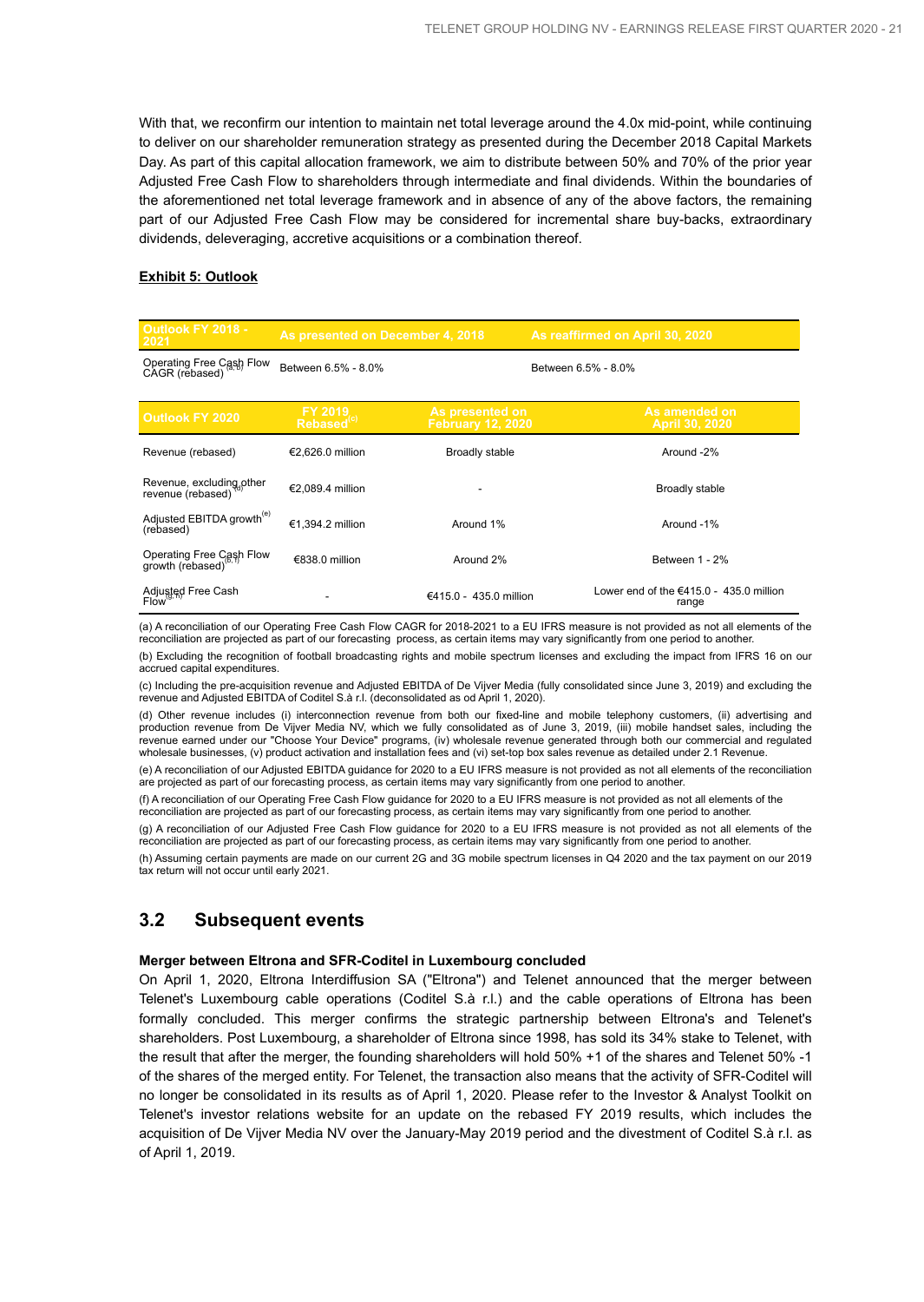#### **Telenet intervenes in Orange Belgium's legal action against the sale of VOO to Providence**

In early April 2020, Telenet announced it has intervened in Orange Belgium's legal action against the sale of the Walloon cable operator VOO to Providence. After a more thorough legal analysis of the procedure that Orange Belgium initiated against the sale of VOO, Telenet concluded that it was more judicious for the Company to intervene in the procedure in order to safeguard its rights with respect to any decision which could be taken in this case.

#### **Telenet issues a new 6.2-year €510.0 million revolving credit facility**

Telenet's financing subsidiary Telenet International Finance S.à r.l. has entered into a new 6.2-year €510.0 million revolving credit facility (the "new RCF"). The new RCF replaces the Company's current €460.0 million revolving credit facilities with certain availabilities up to June 2023. As such, Telenet succeeded in extending and upsizing its revolving credit facilities, further strengthening its liquidity profile. In addition, Telenet continues to have access to €45.0 million of additional liquidity under separate agreements with certain lenders, bringing the total liquidity buffer to €555.0 million on top of the €137.5 million of cash and cash equivalents the Company held on March 31, 2020.

The new RCF has the following characteristics: (i) maturity of May 31, 2026 (versus December 31, 2021 for the current €60.0 million RCF AP and June 30, 2023 for the current €400.0 million RCF AG), (ii) a margin of 2.25% over EURIBOR (floored at 0%) (versus 2.75% under RCF AG and 2.25% under the short-dated RCF AP) and (iii) a commitment fee of 40% of the margin (unchanged). The new RCF can be used for general corporate purposes, which may include acquisitions, distributions to shareholders and general working capital requirements of the Company.

### **Telenet successfully completed the 10% repurchase of its 3.50% €600.0 million Senior Secured Fixed Rate Notes due March 2028**

Telenet's financing subsidiary Telenet Finance Luxembourg Notes S.à r.l. ("TFLN") has successfully completed the 10% repurchase of its 3.50% €600.0 million Senior Secured Fixed Rate Notes due March 2028 (the "Notes") for an aggregate amount of €56.6 million. The Notes were repurchased at a weighted average price of 94.375% over the period March 12, 2020 up to April 7, 2020 through an independent financial intermediary, who repurchased such Notes on TFLN's behalf. The transaction was settled on April 9, 2020 through excess cash on the Company's balance sheet and will further solidify the Company's Adjusted Free Cash Flow profile. TFLN has cancelled the repurchased Notes in full, including the settlement of accrued interest. Through this transaction, the outstanding principal amount under the Notes decreased to €540.0 million, leading to annual cash interest savings of €2.1 million.

### **Proposed gross final dividend of €1.3050 per share approved by the AGM**

On April 29, 2020, Telenet's Annual General Shareholders' Meeting approved the proposed gross final dividend of €1.3050 per share, equivalent to €143.2 million based on 109,733,247 dividend-entitled shares as per March 20, 2020 and excluding 4,923,538 treasury shares at that time which are not dividend-entitled. The final dividend will be paid on May 6, 2020 with the Telenet shares trading ex-dividend as of the opening of the Brussels stock exchange on May 4, 2020. The sum of the December 2019 gross intermediate dividend of €62.8 million (€0.57 per share) and the proposed gross final dividend of €143.2 million (€1.3050 per share) leads to a gross total dividend over FY 2019 of €206.0 million (€1.8750 per share).

#### **Cancellation of 814,966 treasury shares approved by the EGM**

On April 29, 2020, Telenet's Extraordinary Shareholders' Meeting approved the proposed cancellation of 814,966 treasury shares. This proposal is consistent with Telenet's policy to maintain an adequate level of treasury shares to cover the outstanding obligations under the Company's management long-term incentive plans. Consequently, the Company's share count decreased from 114,656,785 to 113,841,819 with immediate effect.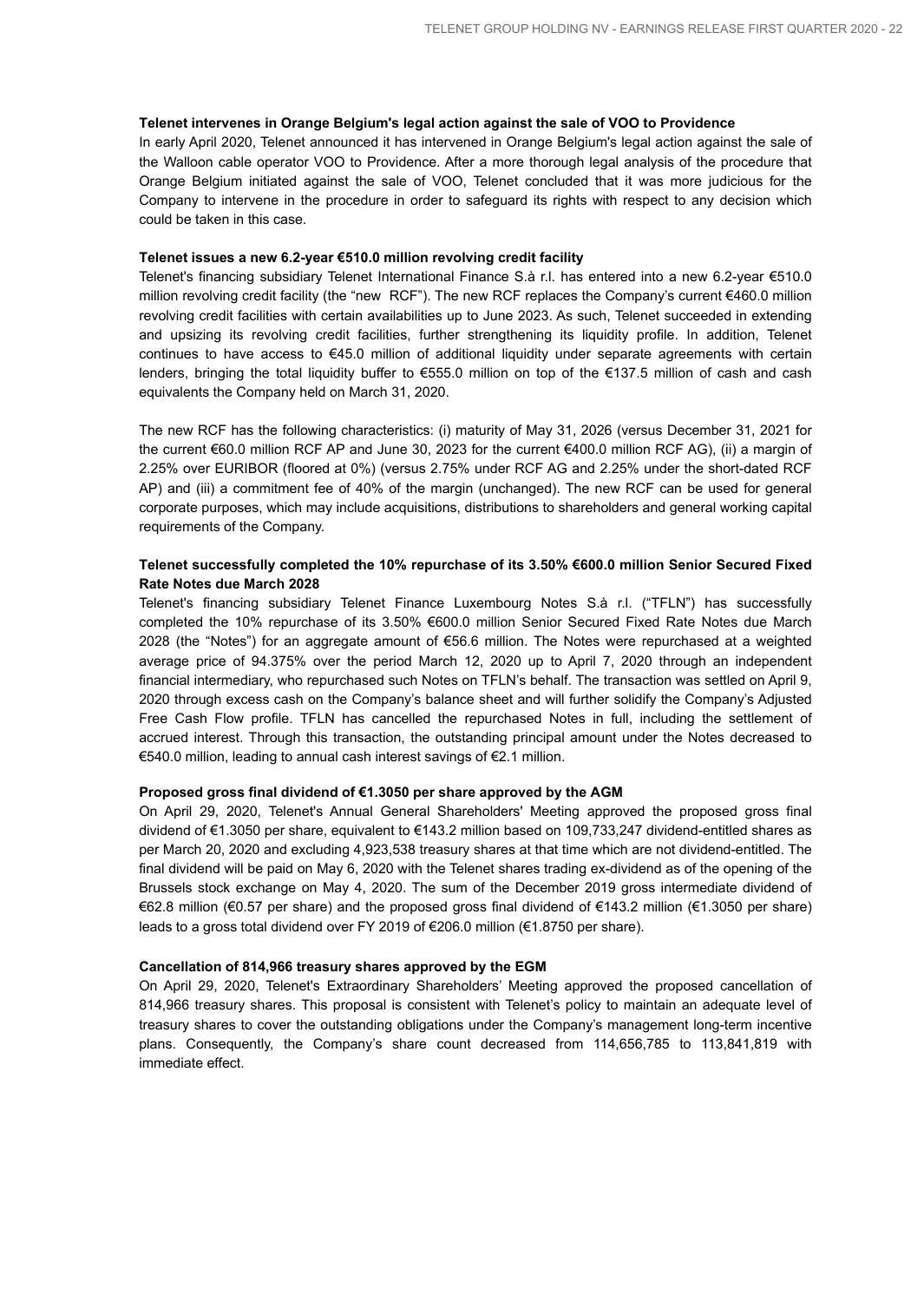## **4 Telenet Group Holding NV – Consolidated interim operating statistics**

| As of and for the three months ended March 31,                             | 2020      | 2019      | Change % |
|----------------------------------------------------------------------------|-----------|-----------|----------|
| <b>Total Services - Combined Network</b>                                   |           |           |          |
| Homes passed <sup>(13)</sup>                                               | 3,394,200 | 3,357,100 | 1%       |
| Video                                                                      |           |           |          |
| Basic video <sup>(6)</sup>                                                 | 147,400   | 191,400   | $(23)$ % |
| Enhanced video <sup>(7)</sup>                                              | 1,704,600 | 1,725,400 | $(1) \%$ |
| <b>Total video</b>                                                         | 1,852,000 | 1,916,800 | (3)%     |
| Internet                                                                   |           |           |          |
| Residential broadband internet                                             | 1,449,900 | 1,472,200 | $(2) \%$ |
| Business broadband internet                                                | 222,600   | 185,900   | 20 %     |
| Total broadband internet <sup>(8)</sup>                                    | 1,672,500 | 1,658,100 | 1%       |
| <b>Fixed-line telephony</b>                                                |           |           |          |
| Residential fixed-line telephony                                           | 1,068,500 | 1,127,700 | (5) %    |
| Business fixed-line telephony                                              | 137,800   | 115,500   | 19 %     |
| Total fixed-line telephony <sup>(9)</sup>                                  | 1,206,300 | 1,243,200 | (3)%     |
| Total RGUs <sup>(14)</sup>                                                 | 4,730,800 | 4,818,100 | (2)%     |
| Churn <sup>(15)</sup>                                                      |           |           |          |
| Video                                                                      | 9.3%      | 12.8 %    |          |
| <b>Broadband internet</b>                                                  | 8.3 %     | 12.6 %    |          |
| Fixed-line telephony                                                       | 9.6 %     | 14.8 %    |          |
| <b>Customer relationship information</b>                                   |           |           |          |
| Triple-play customers                                                      | 1,106,800 | 1,135,300 | $(3) \%$ |
| Total customer relationships <sup>(11)</sup>                               | 2,064,600 | 2,099,800 | $(2) \%$ |
| Services per customer relationship <sup>(11)</sup>                         | 2.29      | 2.29      | $-$ %    |
| ARPU per customer relationship (in $\epsilon$ / month) <sup>(11)(12)</sup> | 58.3      | 57.3      | 2%       |
| As of and for the three months ended March 31,                             | 2020      | 2019      | Change % |
| <b>Mobile statistics</b>                                                   |           |           |          |
| <b>Mobile telephony</b>                                                    |           |           |          |
| Postpaid subscribers                                                       | 2,387,600 | 2,228,100 | 7%       |
| Prepaid subscribers                                                        | 427,200   | 476,700   | $(10)\%$ |
| Total mobile subscribers <sup>(10)</sup>                                   | 2,814,800 | 2,704,800 | 4 %      |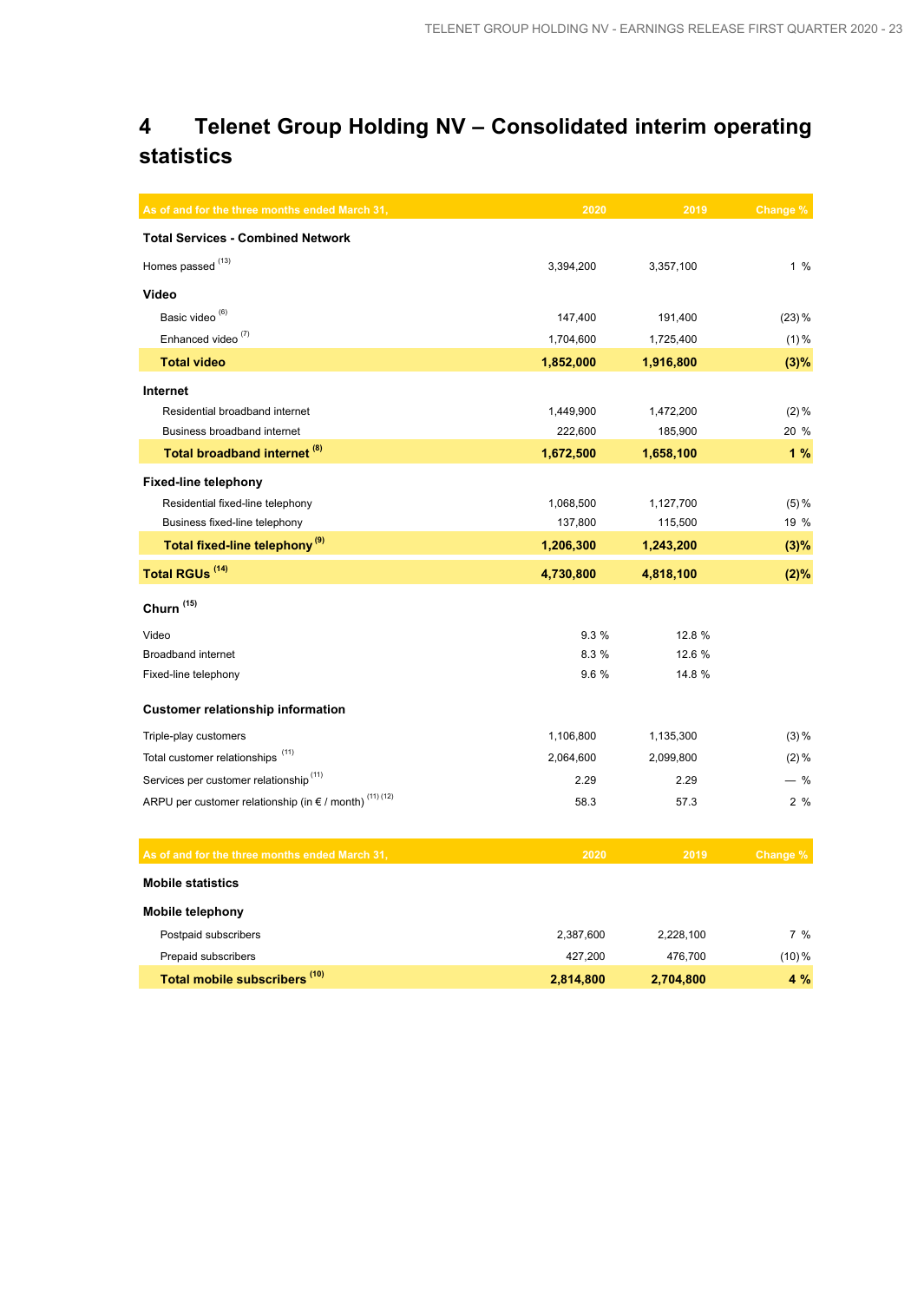÷

### **5 Telenet Group Holding NV – Selected EU IFRS condensed consolidated interim financial statements**

### **5.1 EU IFRS condensed consolidated interim statement of profit or loss and other comprehensive income (unaudited)**

|                                                                            |           | For the three months ended |          |  |
|----------------------------------------------------------------------------|-----------|----------------------------|----------|--|
| $(\epsilon$ in millions, except shares and per share amounts)              | March 31, |                            |          |  |
|                                                                            | 2020      | 2019                       | Change   |  |
| <b>Profit for the period</b>                                               |           |                            |          |  |
| <b>Revenue</b>                                                             | 653.0     | 626.0                      | 4 %      |  |
| <b>Expenses</b>                                                            |           |                            |          |  |
| Cost of services provided                                                  | (348.2)   | (344.8)                    | $1\%$    |  |
| <b>Gross profit</b>                                                        | 304.8     | 281.2                      | 8%       |  |
| Selling, general & administrative expenses                                 | (151.6)   | (130.3)                    | 16 %     |  |
| <b>Operating profit</b>                                                    | 153.2     | 150.9                      | 2%       |  |
| Finance income                                                             | 152.0     | 4.0                        | 3,700 %  |  |
| Net interest income and foreign exchange gain                              | 0.1       | 0.2                        | $(50)$ % |  |
| Net gain on derivative financial instruments                               | 151.9     | 3.8                        | 3,897 %  |  |
| Finance expenses                                                           | (146.2)   | (119.0)                    | 23 %     |  |
| Net interest expense, foreign exchange loss and other finance expenses     | (128.2)   | (119.0)                    | 8 %      |  |
| Loss on extinguishment of debt                                             | (18.0)    |                            | 100%     |  |
| Net finance income (expense)                                               | 5.8       | (115.0)                    | N.M.     |  |
| Share of the result of equity accounted investees                          | 0.4       | (1.1)                      | N.M.     |  |
| Gain on disposal of assets related to a joint venture                      |           | 0.1                        | (100)%   |  |
| <b>Profit before income tax</b>                                            | 159.4     | 34.9                       | 357 %    |  |
| Income tax expense                                                         | (6.2)     | (20.9)                     | $(70)$ % |  |
| <b>Profit for the period</b>                                               | 153.2     | 14.0                       | 994 %    |  |
| <u>Other comprehensive income (loss) for the period, net of income tax</u> |           |                            |          |  |
| Items that will not be reclassified to profit or loss                      |           |                            |          |  |
| Remeasurements of defined benefit liability/(asset)                        |           |                            | $-\%$    |  |
| Deferred tax                                                               |           |                            | $-\%$    |  |
| Other comprehensive income for the period, net of income tax               |           |                            | -%       |  |
| Total comprehensive income for the period                                  | 153.2     | 14.0                       | 994 %    |  |
| <b>Profit attributable to:</b>                                             | 153.2     | 14.0                       | 994 %    |  |
| Owners of the Company                                                      | 153.3     | 13.9                       | 1,003 %  |  |
| Non-controlling interests                                                  | (0.1)     | 0.1                        | N.M.     |  |
| Total comprehensive income for the period, attributable to:                | 153.2     | 14.0                       | 994 %    |  |
| Owners of the Company                                                      | 153.3     | 13.9                       | 1,003 %  |  |
| Non-controlling interests                                                  | (0.1)     | 0.1                        | N.M.     |  |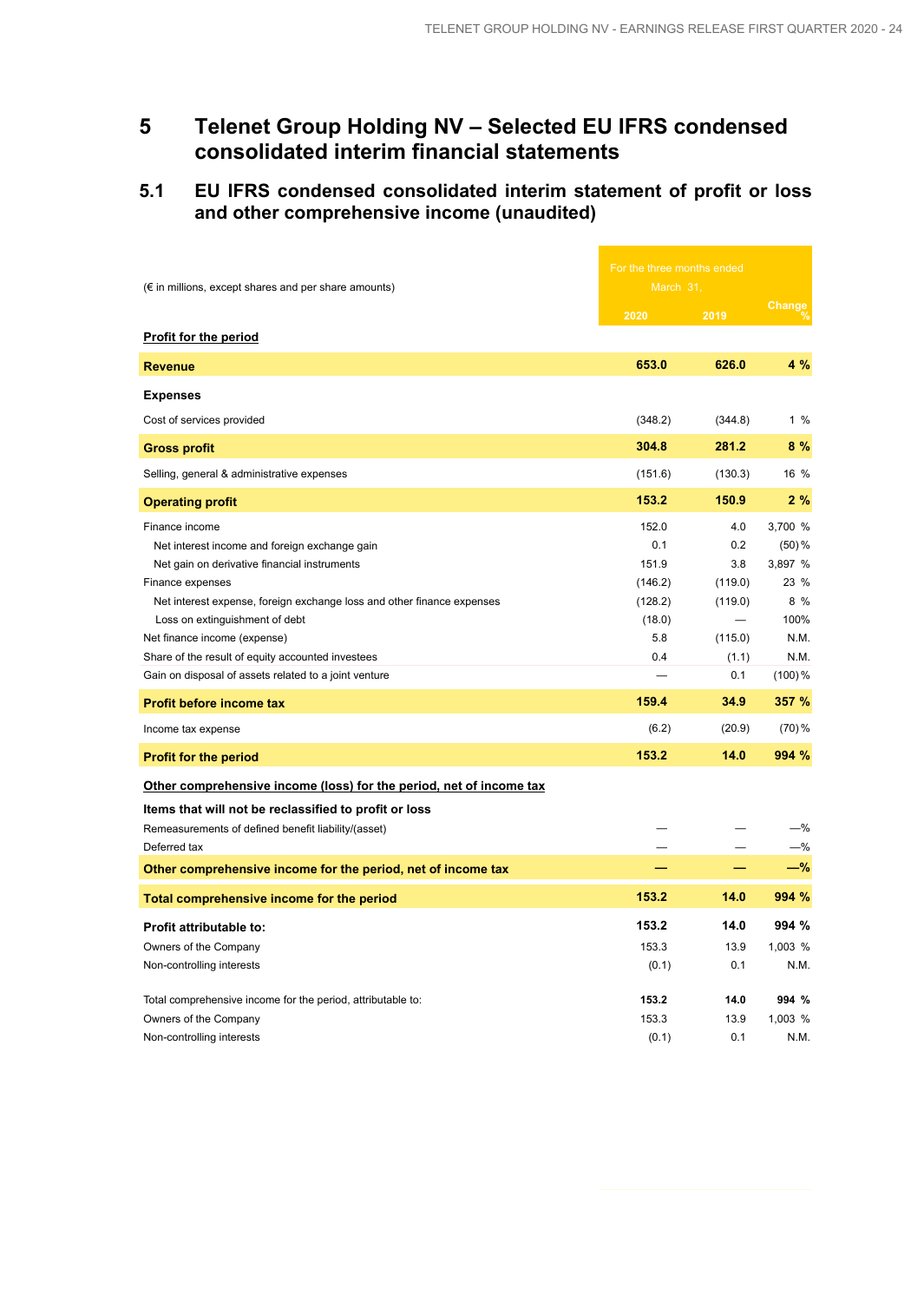| $(\epsilon$ in millions, except shares and per share amounts)    |             | For the three months ended<br>March 31, |          |  |
|------------------------------------------------------------------|-------------|-----------------------------------------|----------|--|
|                                                                  | 2020        | 2019                                    | Change   |  |
| Weighted average shares outstanding                              | 110,052,569 | 110,419,863                             |          |  |
| Basic earnings per share                                         | 1.39        | 0.13                                    | N.M.     |  |
| Diluted earnings per share                                       | 1.39        | 0.13                                    | N.M.     |  |
| <b>Revenue by Nature</b>                                         |             |                                         |          |  |
| Subscription revenue:                                            |             |                                         |          |  |
| Video                                                            | 144.4       | 144.9                                   | $-$ %    |  |
| <b>Broadband internet</b>                                        | 160.2       | 161.2                                   | $(1) \%$ |  |
| Fixed-line telephony                                             | 56.8        | 55.6                                    | 2%       |  |
| <b>Cable subscription revenue</b>                                | 361.4       | 361.7                                   | - %      |  |
| Mobile telephony                                                 | 113.6       | 107.2                                   | 6 %      |  |
| <b>Total subscription revenue</b>                                | 475.0       | 468.9                                   | 1%       |  |
| <b>Business services</b>                                         | 50.0        | 52.1                                    | $(4) \%$ |  |
| Other                                                            | 128.0       | 105.0                                   | 22 %     |  |
| <b>Total Revenue</b>                                             | 653.0       | 626.0                                   | 4 %      |  |
| <b>Expenses by Nature</b>                                        |             |                                         |          |  |
| Network operating expenses                                       | (54.3)      | (54.3)                                  | - %      |  |
| Direct costs (programming, copyrights, interconnect and other)   | (130.3)     | (127.0)                                 | 3%       |  |
| Staff-related expenses                                           | (68.7)      | (64.5)                                  | 7 %      |  |
| Sales and marketing expenses                                     | (21.2)      | (23.5)                                  | $(10)\%$ |  |
| Outsourced labor and Professional services                       | (9.5)       | (9.0)                                   | 6 %      |  |
| Other indirect expenses                                          | (23.4)      | (28.2)                                  | (17)%    |  |
| Restructuring charges                                            | (1.0)       | (0.4)                                   | 150 %    |  |
| Operating charges related to acquisitions or divestitures        | (1.1)       | (0.4)                                   | 175 %    |  |
| Share-based payments granted to directors and employees          | (1.8)       | (2.5)                                   | $(28)$ % |  |
| Depreciation                                                     | (100.7)     | (103.5)                                 | $(3) \%$ |  |
| Amortization                                                     | (45.8)      | (42.0)                                  | 9%       |  |
| Amortization of broadcasting rights                              | (39.6)      | (20.0)                                  | 98 %     |  |
| Impairment of long-lived assets - Intangible assets and goodwill | (2.8)       |                                         | 100%     |  |
| Gain on disposal of subsidiaries                                 | 2.1         | 0.4                                     | 425 %    |  |
| Impairment of long-lived assets - Property and equipment         | (1.7)       | (0.2)                                   | 750 %    |  |
| <b>Total Expenses</b>                                            | (499.8)     | (475.1)                                 | 5 %      |  |

N.M. - Not Meaningful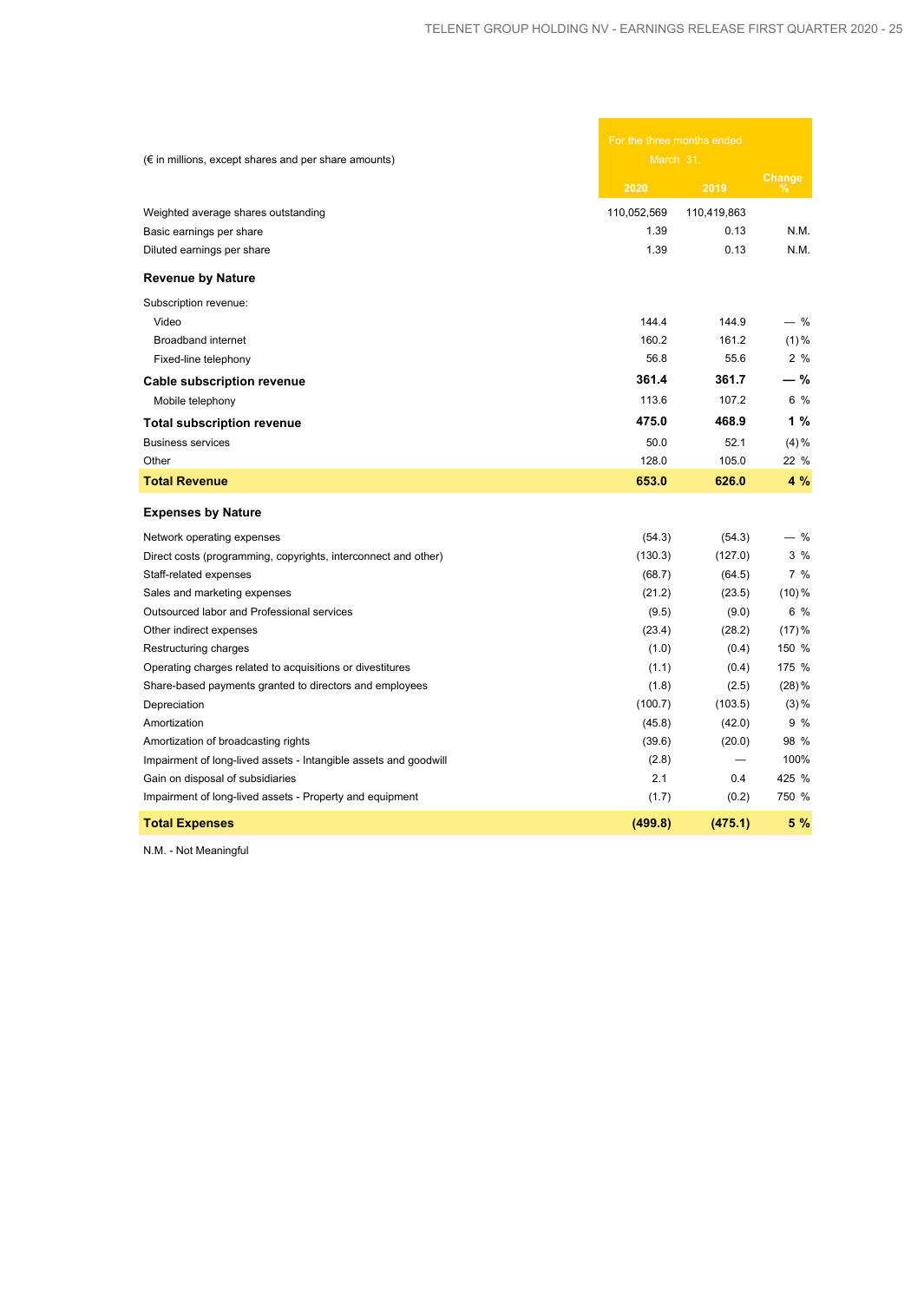### **5.2 EU IFRS condensed consolidated interim statement of cash flows (unaudited)** and the control of the control of the control of

|                                                                        | For the three months ended |          |             |
|------------------------------------------------------------------------|----------------------------|----------|-------------|
| $(\epsilon$ in millions)                                               | March 31,                  |          |             |
|                                                                        | 2020                       | 2019     | Change %    |
| Cash flows from operating activities                                   |                            |          |             |
| Profit for the period                                                  | 153.2                      | 14.0     | 994 %       |
| Depreciation, amortization, impairment and restructuring charges       | 189.5                      | 165.7    | 14 %        |
| Working capital changes and other non cash items                       | 32.0                       | 97.7     | $(67)$ %    |
| Income tax expense                                                     | 6.2                        | 20.9     | $(70)$ %    |
| Net interest expense, foreign exchange loss and other finance expenses | 128.1                      | 117.6    | 9 %         |
| Net loss (gain) on derivative financial instruments                    | (151.9)                    | (3.8)    | 3,897 %     |
| Loss on extinguishment of debt                                         | 18.0                       | $\equiv$ | -%          |
| Loss (gain) on disposal of assets related to a joint venture           |                            | (0.1)    | $(100)$ %   |
| Cash interest expenses and cash derivatives                            | (92.3)                     | (90.1)   | 2%          |
| Income taxes paid                                                      | (0.3)                      | (156.4)  | $(100)$ %   |
| Net cash from operating activities                                     | 282.5                      | 165.5    | 71 %        |
|                                                                        |                            |          |             |
| Cash flows from investing activities                                   |                            |          |             |
| Purchases of property and equipment                                    | (71.5)                     | (73.1)   | $(2) \%$    |
| Purchases of intangibles                                               | (46.0)                     | (29.5)   | 56 %        |
| Acquisitions of and loans to equity accounted investees                | (0.2)                      | (0.2)    | $-$ %       |
| Proceeds from sale of property and equipment                           | 0.3                        | 0.5      | $(40) \%$   |
| Net cash used in investing activities                                  | (117.4)                    | (102.3)  | 15 %        |
| Cash flows from financing activities                                   |                            |          |             |
| Repayments of loans and borrowings                                     | (137.5)                    | (192.0)  | $(28)$ %    |
| Proceeds from loans and borrowings                                     | 81.8                       | 154.3    | (47)%       |
| Repurchase of own shares                                               | (29.0)                     | (50.4)   | $(42)$ %    |
| Sale of own shares                                                     |                            | 6.2      | $(100)$ %   |
| Payments for debt issuance costs                                       | (10.6)                     |          | $-\%$       |
| Other financing activities (incl. leases)                              | (33.7)                     | (22.3)   | 51 %        |
| Net cash used in financing activities                                  | (129.0)                    | (104.2)  | 24 %        |
| Net increase (decrease) in cash and cash equivalents                   |                            |          |             |
| Cash at beginning of period                                            | 101.4                      | 88.2     | 15 %        |
| Cash at end of period                                                  | 137.5                      | 47.2     | 191 %       |
| Net cash generated (used)                                              | 36.1                       | (41.0)   | <b>N.M.</b> |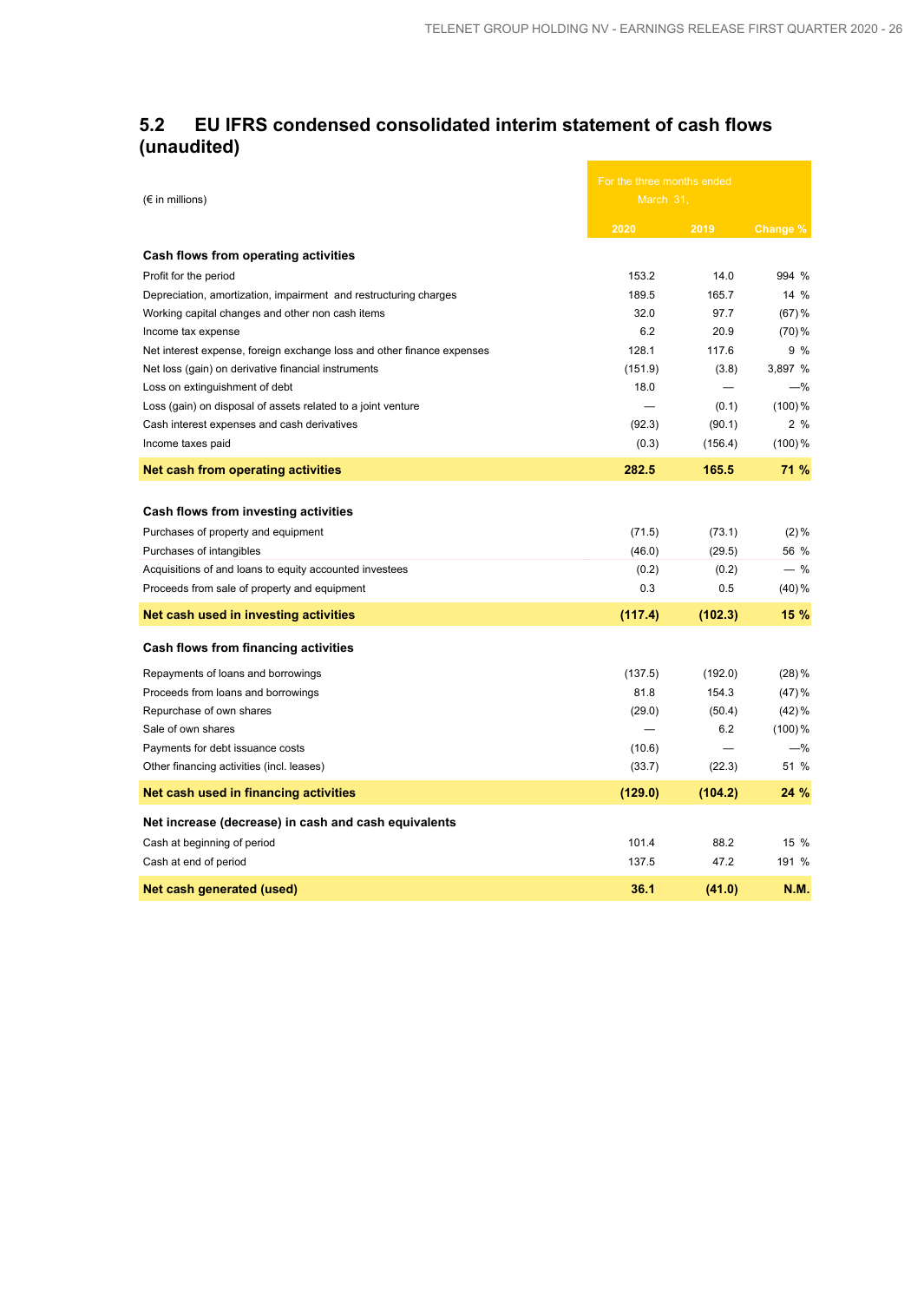|                                                                                         | For the three months ended |        |          |
|-----------------------------------------------------------------------------------------|----------------------------|--------|----------|
| $(\epsilon$ in millions)                                                                | March 31.                  |        |          |
|                                                                                         | 2020                       | 2019   | Change % |
| <b>Adjusted Free Cash Flow</b>                                                          |                            |        |          |
| Net cash from operating activities                                                      | 282.5                      | 165.5  | 71 %     |
| Cash payments for direct acquisition and divestiture costs                              | 0.2                        | 0.2    | $-$ %    |
| Expenses financed by an intermediary                                                    | 81.8                       | 59.3   | 38 %     |
| Purchases of property and equipment                                                     | (71.5)                     | (73.1) | $(2)\%$  |
| Purchases of intangibles                                                                | (46.0)                     | (29.5) | 56 %     |
| Principal payments on amounts financed by vendors and intermediaries                    | (136.5)                    | (83.5) | 63 %     |
| Principal payments on leases (excluding network-related leases assumed in acquisitions) | (13.1)                     | (13.3) | $(2)\%$  |
| Principal payments on post acquisition additions to network leases                      | (14.0)                     | (5.8)  | 141 %    |
| <b>Adjusted Free Cash Flow</b>                                                          | 83.4                       | 19.8   | 321%     |

N.M. - Not Meaningful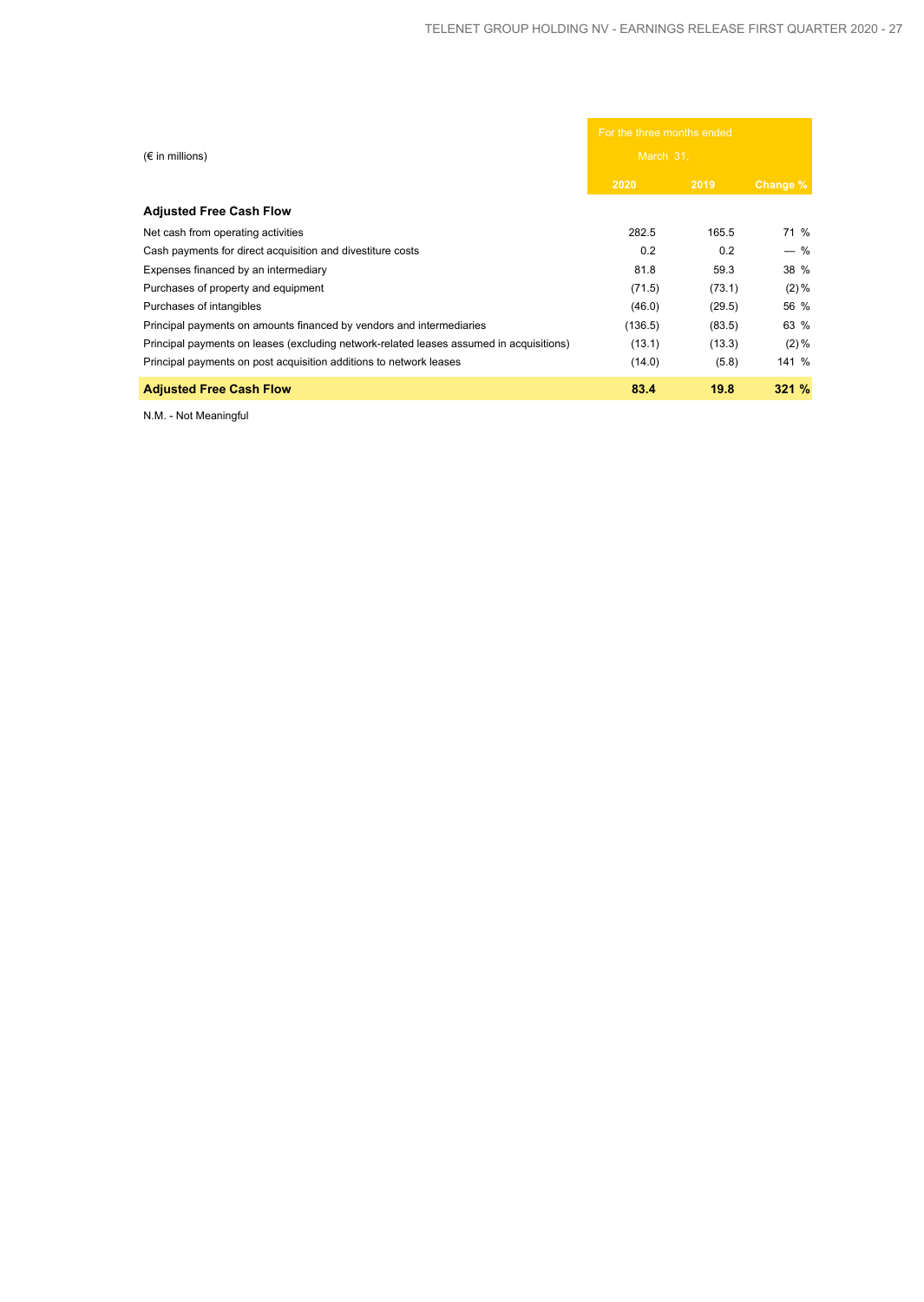### **5.3 EU IFRS condensed consolidated interim statement of financial position (unaudited)**

|                                                        | March 31, | December 31.    | Change |
|--------------------------------------------------------|-----------|-----------------|--------|
| $(\epsilon$ in millions)                               | 2020      | 2019 - Restated |        |
| <b>ASSETS</b>                                          |           |                 |        |
| <b>Non-current Assets:</b>                             |           |                 |        |
| Property and equipment                                 | 2,352.7   | 2,366.8         | (14.1) |
| Goodwill                                               | 1,856.6   | 1,879.2         | (22.6) |
| Other intangible assets                                | 755.2     | 790.3           | (35.1) |
| Deferred tax assets                                    | 233.0     | 261.4           | (28.4) |
| Investments in and loans to equity accounted investees | 16.9      | 16.3            | 0.6    |
| Other investments                                      | 6.1       | 6.1             |        |
| Derivative financial instruments                       | 133.8     | 55.3            | 78.5   |
| Other assets                                           | 27.5      | 27.9            | (0.4)  |
| <b>Total non-current assets</b>                        | 5,381.8   | 5,403.3         | (21.5) |
| <b>Current Assets:</b>                                 |           |                 |        |
| Inventories                                            | 33.9      | 25.2            | 8.7    |
| Trade receivables                                      | 204.8     | 204.5           | 0.3    |
| Other current assets                                   | 162.2     | 130.4           | 31.8   |
| Cash and cash equivalents                              | 137.5     | 101.4           | 36.1   |
| Derivative financial instruments                       | 51.6      | 61.7            | (10.1) |
|                                                        | 590.0     | 523.2           | 66.8   |
| Assets held for sale                                   | 51.7      |                 | 51.7   |
| <b>Total current assets</b>                            | 641.7     | 523.2           | 118.5  |
| <b>TOTAL ASSETS</b>                                    | 6,023.5   | 5,926.5         | 97.0   |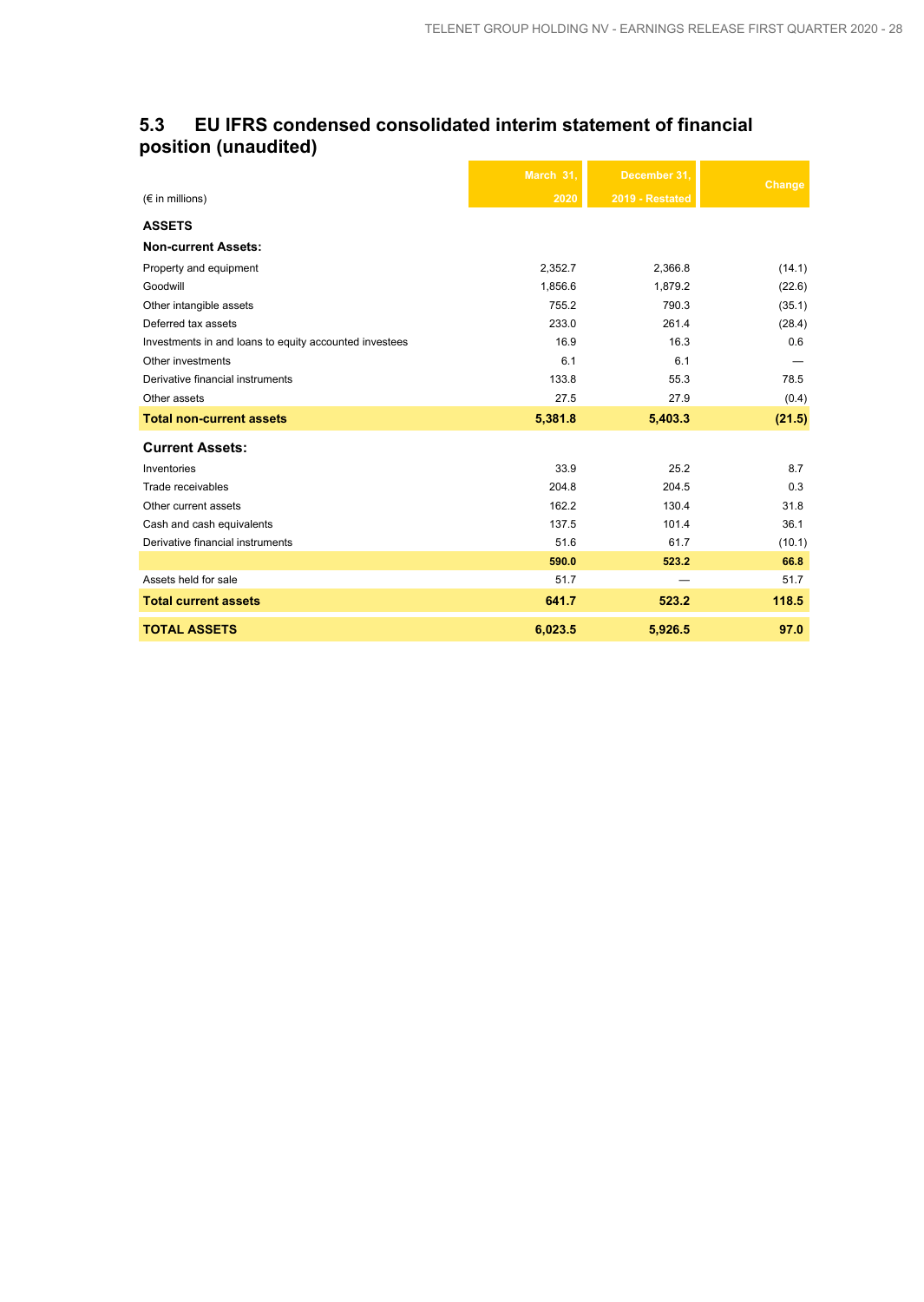|                                                               | March 31,  | December 31.    | Change |
|---------------------------------------------------------------|------------|-----------------|--------|
| $(\epsilon$ in millions)                                      | 2020       | 2019 - Restated |        |
| <b>EQUITY AND LIABILITIES</b>                                 |            |                 |        |
| Equity:                                                       |            |                 |        |
| Share capital                                                 | 12.8       | 12.8            |        |
| Share premium                                                 | 80.7       | 80.7            |        |
| Other reserves                                                | 663.2      | 695.7           | (32.5) |
| <b>Retained loss</b>                                          | (2, 134.8) | (2, 287.8)      | 153.0  |
| Remeasurements                                                | (13.5)     | (13.5)          |        |
| Total equity attributable to owners of the Company            | (1, 391.6) | (1,512.1)       | 120.5  |
| Non-controlling interests                                     | 25.0       | 25.1            | (0.1)  |
| <b>Total equity</b>                                           | (1,366.6)  | (1,487.0)       | 120.4  |
| <b>Non-current Liabilities:</b>                               |            |                 |        |
| Loans and borrowings                                          | 5,219.3    | 5,206.0         | 13.3   |
| Derivative financial instruments                              | 183.5      | 261.4           | (77.9) |
| Deferred revenue                                              | 3.8        | 3.8             |        |
| Deferred tax liabilities                                      | 164.1      | 177.0           | (12.9) |
| Other non-current liabilities                                 | 64.5       | 63.0            | 1.5    |
| Provisions                                                    | 15.5       | 17.7            | (2.2)  |
| <b>Total non-current liabilities</b>                          | 5,650.7    | 5,728.9         | (78.2) |
| <b>Current Liabilities:</b>                                   |            |                 |        |
| Loans and borrowings                                          | 519.4      | 527.0           | (7.6)  |
| Trade payables                                                | 249.1      | 247.7           | 1.4    |
| Accrued expenses and other current liabilities                | 479.6      | 418.4           | 61.2   |
| Provisions                                                    | 79.3       | 70.9            | 8.4    |
| Deferred revenue                                              | 119.0      | 107.8           | 11.2   |
| Derivative financial instruments                              | 56.5       | 69.5            | (13.0) |
| Current tax liability                                         | 224.8      | 243.3           | (18.5) |
|                                                               | 1,727.7    | 1,684.6         | 43.1   |
| Liabilities directly associated with the assets held for sale | 11.7       |                 | 11.7   |
| <b>Total current liabilities</b>                              | 1,739.4    | 1,684.6         | 54.8   |
| <b>Total liabilities</b>                                      | 7,390.1    | 7,413.5         | (23.4) |
| <b>TOTAL EQUITY AND LIABILITIES</b>                           | 6,023.5    | 5.926.5         | 97.0   |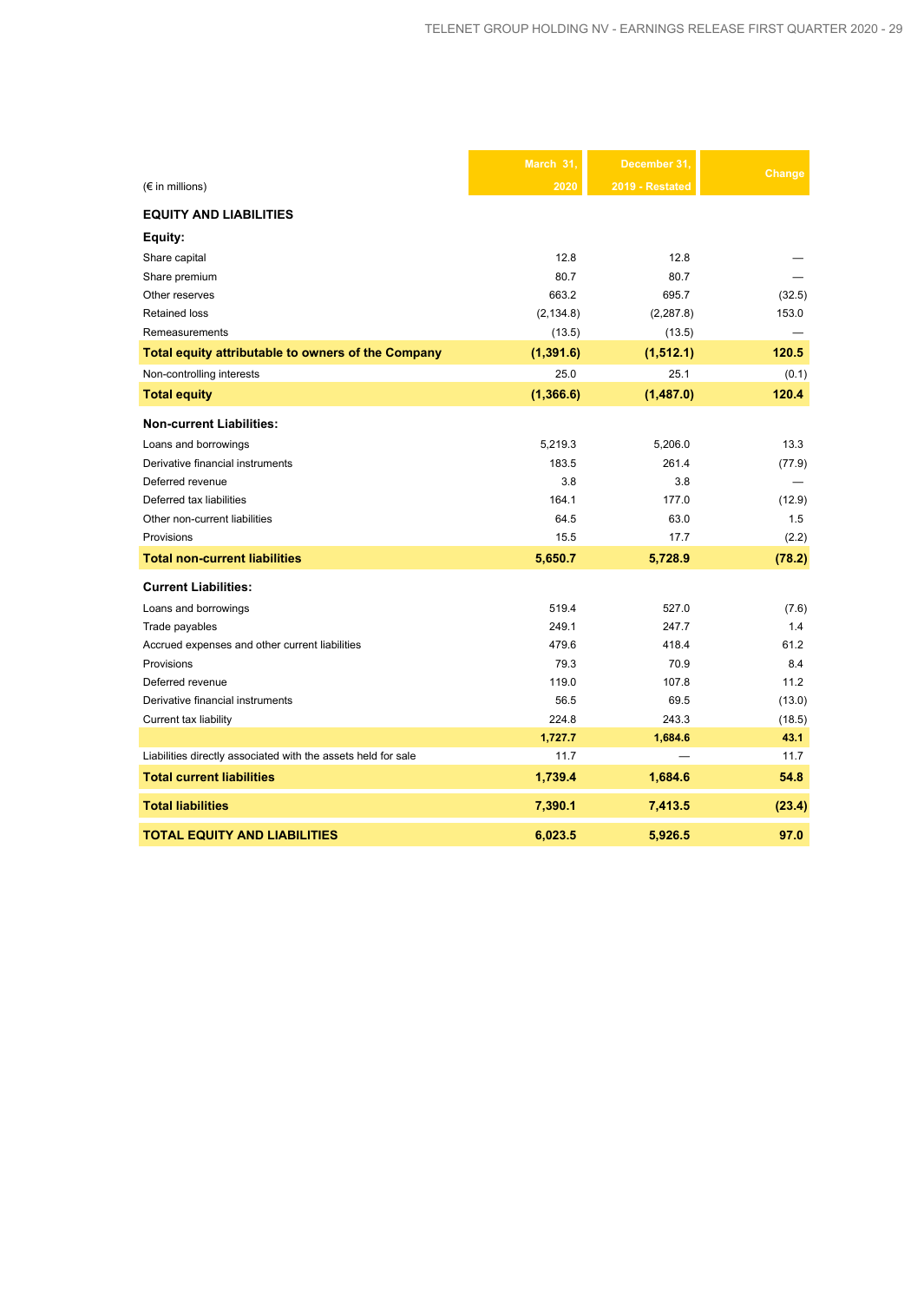- (1) For purposes of calculating **rebased growth** rates on a comparable basis for the three months ended March 31, 2020, we have adjusted our historical revenue and Adjusted EBITDA to include the pre-acquisition revenue and Adjusted EBITDA of De Vijver Media (fully consolidated since June 3, 2019) in our rebased amounts for the three months ended March 31, 2019 to the same extent that the revenue and Adjusted EBITDA of such entity is included in our results for the three months ended March 31, 2020. We have reflected the revenue and Adjusted EBITDA of De Vijver Media in our 2019 rebased amounts based on what we believe to be the most reliable information that is currently available to us (generally pre-acquisition financial statements), as adjusted for the estimated effects of (a) any significant differences between our accounting policies and those of the acquired entities, (b) any significant effects of acquisition accounting adjustments, and (c) other items we deem appropriate. We do not adjust preacquisition periods to eliminate nonrecurring items or to give retroactive effect to any changes in estimates that might be implemented during post-acquisition periods. As we did not own or operate the acquired businesses during the preacquisition periods, no assurance can be given that we have identified all adjustments necessary to present the revenue and Adjusted EBITDA of these entities on a basis that is comparable to the corresponding post-acquisition amounts that are included in our historical results or that the pre-acquisition financial statements we have relied upon do not contain undetected errors. In addition, the rebased growth percentages are not necessarily indicative of the revenue and Adjusted EBITDA that would have occurred if these transactions had occurred on the dates assumed for purposes of calculating our rebased amounts or the revenue and Adjusted EBITDA that will occur in the future. The rebased growth percentages have been presented as a basis for assessing growth rates on a comparable basis, and are not presented as a measure of our pro forma financial performance.
- (2) **EBITDA** is defined as profit before net finance expense, the share of the result of equity accounted investees, income taxes, depreciation, amortization and impairment. **Adjusted EBITDA** is defined as EBITDA before stock-based compensation, post measurement period adjustments related to business acquisitions and restructuring charges, and before operating charges or credits related to successful or unsuccessful acquisitions or divestitures. Operating charges or credits related to acquisitions or divestitures include (i) gains and losses on the disposition of long-lived assets, (ii) due diligence, legal, advisory and other third-party costs directly related to the Company's efforts to acquire or divest controlling interests in businesses, and (iii) other acquisition-related items, such as gains and losses on the settlement of contingent consideration. Adjusted EBITDA is an additional measure used by management to demonstrate the Company's underlying performance and should not replace the measures in accordance with EU IFRS as an indicator of the Company's performance, but rather should be used in conjunction with the most directly comparable EU IFRS measure. A reconciliation of this measure to the most directly comparable EU IFRS measure is disclosed in Exhibit 1 on page 14.
- (3) **Accrued capital expenditures** are defined as additions to property, equipment and intangible assets, including additions from capital leases and other financing arrangements, as reported in the Company's consolidated statement of financial position on an accrued basis.
- (4) **Operating Free Cash Flow** ("OFCF") is defined as Adjusted EBITDA minus accrued capital expenditures as reported in the Company's consolidated financial statements. Accrued capital expenditures exclude the recognition of football broadcasting rights and mobile spectrum licenses.
- (5) **Adjusted Free Cash Flow** is defined as net cash provided by the Company's operating activities, plus (i) cash payments for third-party costs directly associated with successful and unsuccessful acquisitions and divestitures and (ii) expenses financed by an intermediary, less (i) purchases of property and equipment and purchases of intangibles as reported in the Company's consolidated statement of cash flows, (ii) principal payments on amounts financed by vendors and intermediaries, (iii) principal payments on capital leases (exclusive of network-related leases that were assumed in acquisitions), and (iv) principal payments on post acquisition additions to network leases, each as reported in the Company's consolidated statement of cash flows. Adjusted Free Cash Flow is an additional measure used by management to demonstrate the Company's ability to service debt and fund new investment opportunities and should not replace the measures in accordance with EU IFRS as an indicator of the Company's performance, but rather should be used in conjunction with the most directly comparable EU IFRS measure.
- (6) **Basic Video Subscriber** is a home, residential multiple dwelling unit or commercial unit that receives Telenet's video service over the Combined Network either via an analog video signal or via a digital video signal without subscribing to any recurring monthly service that requires the use of encryption-enabling technology. Encryption-enabling technology includes smart cards, or other integrated or virtual technologies that Telenet uses to provide its enhanced service offerings. Telenet counts Revenue Generating Unites ("RGUs") on a unique premises basis. In other words, a subscriber with multiple outlets in one premise is counted as one RGU and a subscriber with two homes and a subscription to Telenet's video service at each home is counted as two RGUs.
- (7) **Enhanced Video Subscriber** is a home, residential multiple dwelling unit or commercial unit that receives Telenet's video service over the Combined Network via a digital video signal while subscribing to any recurring monthly service that requires the use of encryption-enabling technology. Enhanced Video Subscribers are counted on a unique premises basis. For example, a subscriber with one or more set-top boxes that receives Telenet's video service in one premise is generally counted as just one subscriber. An Enhanced Video Subscriber is not counted as a Basic Video Subscriber. As Telenet migrates customers from basic to enhanced video services, Telenet reports a decrease in its Basic Video Subscribers equal to the increase in Telenet's Enhanced Video Subscribers.
- (8) **Internet Subscriber** is a home, residential multiple dwelling unit or commercial unit that receives internet services over the Combined Network.
- (9) **Fixed-line Telephony Subscriber** is a home, residential multiple dwelling unit or commercial unit that receives fixedline voice services over the Combined Network. Fixed-line telephony Subscribers exclude mobile telephony subscribers.
- (10) **Telenet's mobile subscriber count** represents the number of active subscriber identification module ("SIM") cards in service rather than services provided. For example, if a mobile subscriber has both a data and voice plan on a smartphone this would equate to one mobile subscriber. Alternatively, a subscriber who has a voice and data plan for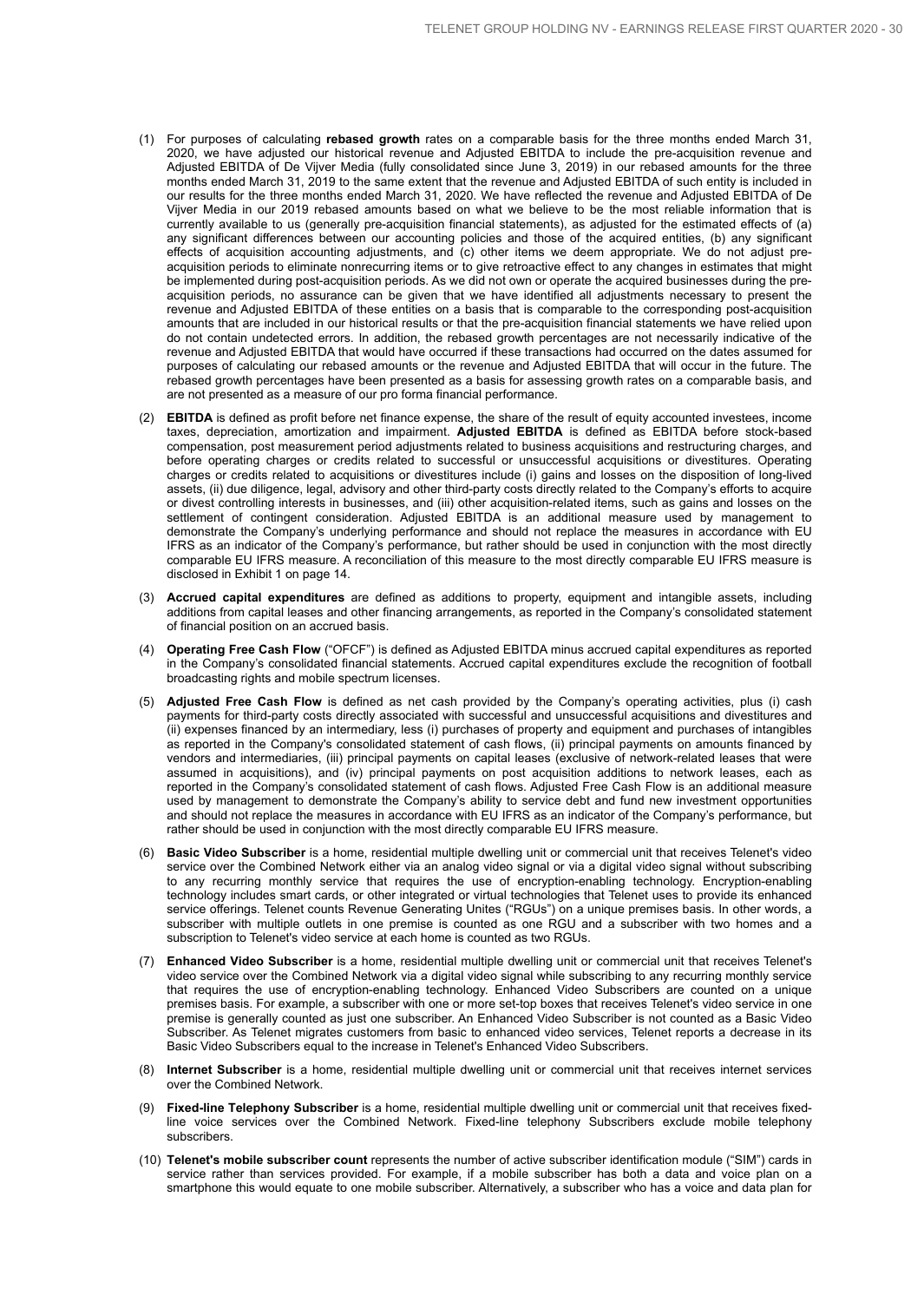a mobile handset and a data plan for a laptop (via a dongle) would be counted as two mobile subscribers. Customers who do not pay a recurring monthly fee are excluded from Telenet's mobile telephony subscriber counts after a 90-day inactivity period.

- (11) **Customer Relationships** are the number of customers who receive at least one of Telenet's video, internet or telephony services that Telenet counts as RGUs, without regard to which or to how many services they subscribe. Customer Relationships generally are counted on a unique premises basis. Accordingly, if an individual receives Telenet's services in two premises (e.g. a primary home and a vacation home), that individual generally will count as two Customer Relationships. Telenet excludes mobile-only customers from Customer Relationships.
- (12) **Average Revenue Per Unit ("ARPU")** refers to the average monthly subscription revenue per average customer relationship and is calculated by dividing the average monthly subscription revenue (excluding mobile services, Business-to-Business ("B2B") services, interconnect, channel carriage fees, mobile handset sales and installation fees) for the indicated period, by the average of the opening and closing balances for customer relationships for the period.
- (13) **Homes Passed** are homes, residential multiple dwelling units or commercial units that can be connected to the Combined Network without materially extending the distribution plant. Telenet's Homes Passed counts are based on census data that can change based on either revisions to the data or from new census results.
- (14) **RGU** is separately a Basic Video Subscriber, Enhanced Video Subscriber, Internet Subscriber or Fixed-line Telephony Subscriber. A home, residential multiple dwelling unit, or commercial unit may contain one or more RGUs. For example, if a residential customer subscribed to Telenet's enhanced video service, fixed-line telephony service and broadband internet service, the customer would constitute three RGUs. Total RGUs is the sum of Basic Video, Enhanced Video, Internet and Fixed-line Telephony Subscribers. RGUs generally are counted on a unique premises basis such that a given premises does not count as more than one RGU for any given service. On the other hand, if an individual receives one of Telenet's services in two premises (e.g. a primary home and a vacation home), that individual will count as two RGUs for that service. Each bundled cable, internet or fixed-line telephony service is counted as a separate RGU regardless of the nature of any bundling discount or promotion. Non-paying subscribers are counted as subscribers during their free promotional service period. Some of these subscribers may choose to disconnect after their free service period. Services offered without charge on a long-term basis (e.g. VIP subscribers, free service to employees) generally are not counted as RGUs. Telenet does not include subscriptions to mobile services in its externally reported RGU counts.
- (15) **Customer Churn** represents the rate at which customers relinquish their subscriptions. The annual rolling average basis is calculated by dividing the number of disconnects during the preceding 12 months by the average number of customer relationships. For the purpose of computing churn, a disconnect is deemed to have occurred if the customer no longer receives any level of service from Telenet and is required to return Telenet's equipment. A partial product downgrade, typically used to encourage customers to pay an outstanding bill and avoid complete service disconnection is not considered to be disconnected for purposes of Telenet's churn calculations. Customers who move within Telenet's cable footprint and upgrades and downgrades between services are also excluded from the disconnect figures used in the churn calculation.
- (16) Telenet's **ARPU per mobile subscriber** calculation that excludes interconnect revenue refers to the average monthly mobile subscription revenue per average mobile subscribers in service and is calculated by dividing the average monthly mobile subscription revenue (excluding activation fees, handset sales and late fees) for the indicated period, by the average of the opening and closing balances of mobile subscribers in service for the period. Telenet's ARPU per mobile subscriber calculation that includes interconnect revenue increases the numerator in the above-described calculation by the amount of mobile interconnect revenue during the period.
- (17) **Net total leverage** is defined as the sum of all of the Company's short-term and long-term liabilities minus cash and cash equivalents ("Net Total Debt"), as recorded in the Company's statement of financial position, divided by the last two quarters' Consolidated Annualized EBITDA. In its statement of financial position, Telenet's USD-denominated debt has been converted into € using the March 31, 2020 EUR/USD exchange rate. As Telenet has entered into several derivative transactions to hedge both the underlying floating interest rate and exchange risks, the €-equivalent hedged amounts were €2,041.5 million (USD 2,295.0 million Term Loan AR) and €882.8 million (USD 1.0 billion Senior Secured Notes due 2028), respectively. For the calculation of its net leverage ratio, Telenet uses the €-equivalent hedged amounts given the underlying economic risk exposure.
- (18) **Net covenant leverage** is calculated as per the 2018 Amended Senior Credit Facility definition, using Net Total Debt (using the €-equivalent hedged amounts for its USD-denominated debt as highlighted above), excluding (i) subordinated shareholder loans, (ii) capitalized elements of indebtedness under the Clientele and Annuity Fees, (iii) any finance leases entered into on or prior to August 1, 2007, (iv) any indebtedness incurred under the network lease entered into with the pure intermunicipalities and (v) any vendor financing-related liabilities, divided by last two quarters' Consolidated Annualized EBITDA including certain unrealized cost synergies related to the BASE and SFR Belux acquisitions.

**Investor & Analyst call –** Telenet will host a video webcast and conference call for institutional investors and analysts on April 30, 2020 at 3:00pm CET, For details and webcast links, please visit: https://investors.telenet.be